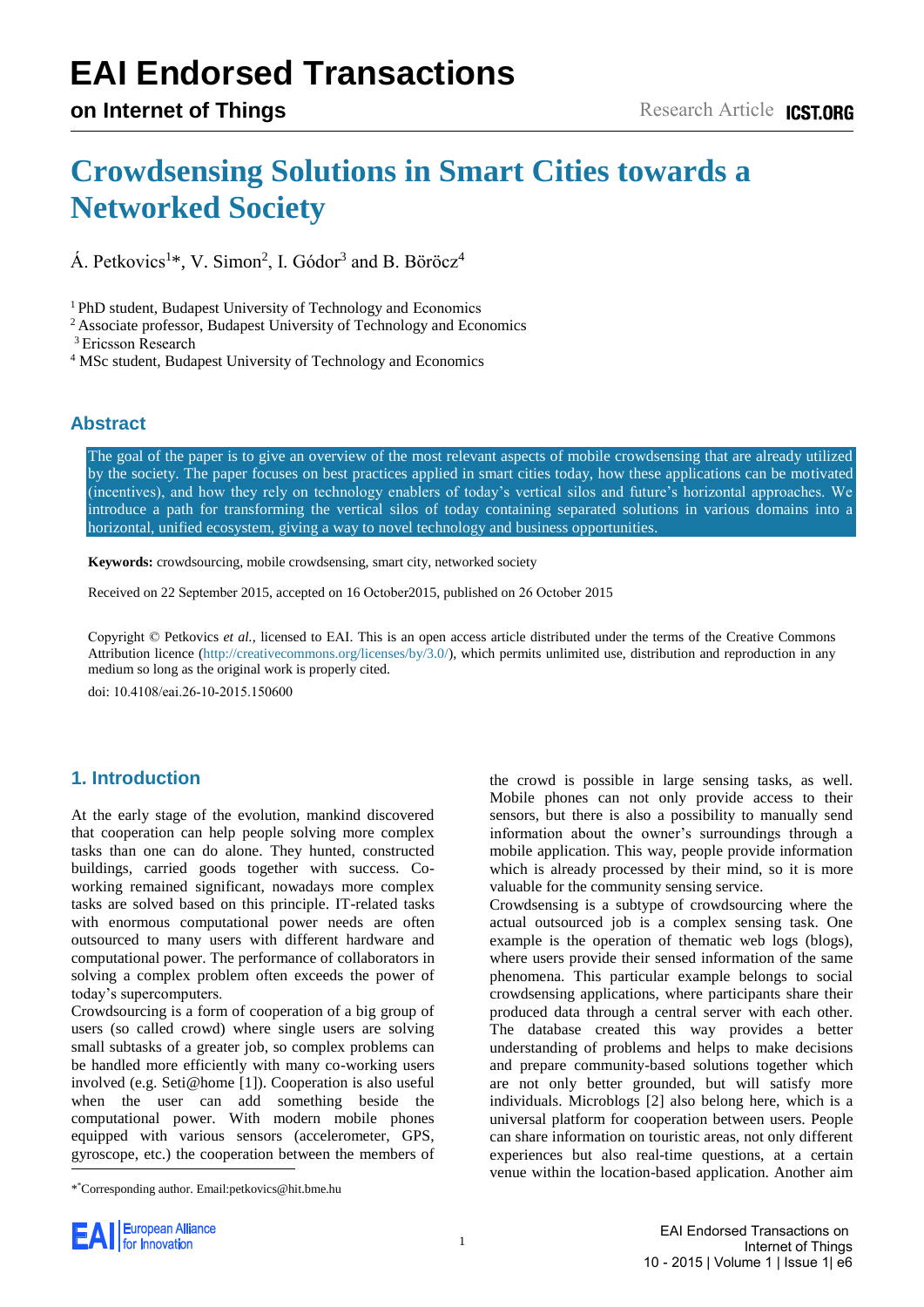of the platform is to help spreading news and other interesting information in a short timescale among the users. Another example of social crowdsensing applications is Flysensing [\[3\],](#page-12-2) which relies on flight passengers carrying electronic devices and presents a diverse collection of use cases including health monitoring, safety and surveillance, scientific discovery and business analytics.

To map a phenomenon or to discover a territory, sensors in different places in or around the area of interest should send their data so the crowdsensing application could have a clear vision of what is happening there. These sensors can be immovable ones, deployed in advance, like in wireless sensor networks (WSNs) or moving ones. Static sensor placement has disadvantages of insufficient coverage of the area of interest, high costs of deployment and maintenance and it is not scalable as well. A novel approach is the usage of sensors that are carried by people on their daily routes. They represent a variant of mobile sensor networks which rely on people's smartphones utilizing the sensors integrated in these devices. Smartphones are uncontrolled mobile sensors as their mobility is not restricted as of those sensors, which are deployed in advance (e.g. on public vehicles). They move along with their owner and collect the information about speed, acceleration, connected cell towers, Wi-Fi hotspots in sight, etc.

Utilizing moving sensors in crowdsourcing is called mobile crowdsensing (MCS). That is, MCS differs from the deployed sensor networks in involving people who are moving, and accordingly, collecting data from different places and routes. People are not only carrying sensors integrated to their mobile devices like smartphones, but are able to provide information about the surroundings manually, as well. Advantages of MCS over other types of sensor networks include a) high computing capacity of smartphones for pre-processing of data, b) connectivity to cloud supporting data processing and c) individuals are able to provide useful information about the surroundings that is hard to monitor by sensors [\[4\].](#page-12-3) Humans can contribute deep, qualitative knowledge; they can analyze fuzzy or incomplete data; and they can act in ways that digital systems often cannot [\[5\].](#page-12-4) However, the evaluation of sensed data can be biased by the variance of available sensors and their accuracy in different smartphones. Reliability of the sensed information is also a question as it depends on the number of sensing received about a certain phenomena. Phone owners cannot be forced to run the crowdsourcing application or to provide manual sensing, so the critical size of the crowd has to be maintained with various types of incentive mechanisms. They help the system in getting just the right quantity and quality of information needed for the actual sensing usecase.

The way how members of the crowd provide information can be divided into two categories, participatory [\[6\]](#page-12-5) or opportunistic, whether the owner of the sensing device plays an active role in sensing or not. In participatory sensing the user helps the sensing process with manual

intervention, for example indicating when he/she gets on a public vehicle, naming the traffic line and the stop where the sensing event happened. In automated or opportunistic sensing the user plays a passive role in the process as the sensing tasks are carried out automatically, e.g. by an application running in the background. Although participatory sensing can lead to more exact data, opportunistic sensing can be more reliable, because it can provide continuous and large scale data feed, which can eliminate the bias of human factor.

In general, the created sensor data goes through the following typical processing steps in case of mobile crowdsensing: data collection and mediation, data storage and distribution, data analytics and any service specific use case logic, service exposure. The mediation layer is responsible for collecting the data from the individual data sources and then forward it to the data layer, tagged with appropriate meta-information. These information may originate from the active help of participatory crowd or automatically learned from similar measures received in the past. The data layer has the functionality of storing information in an appropriate storage model and of distributing the data among consumers. These consumers can be the service specific use cases hosted by the service layer and creating value from the sensed data. The service layer is also responsible for exposing the results either via creating new data / knowledge or by offering services. The target of the exposure can be both the source of the sensor data (even the individual) and the connected society.

The goal of the paper is to give an overview of the most relevant aspects of mobile crowdsensing that are utilized already by the society. The paper focuses on best practices applied in smart cities today, how these applications can be motivated and rely on technology enablers of today's vertical silos and futures horizontal approaches. The rest of the paper is organized as follows. First, the practical applications of crowdsensing in smart cities are detailed in Section 2. These applications focus on urban transportation, public safety and environmental applications. In order to facilitate data creation, it is important to actively involve people both in participatory and opportunistic crowdsensing: incentive mechanisms are discussed in Section 3. Finally, Section 4 provides an outlook for next generation crowdsensing supported by technology evolution via more generic horizontal solutions.

# **2. Crowdsensing in Smart Cities**

Researchers of the United Nations reported in 2014 [\[7\]](#page-12-6) that more than half of the human population lived in the urban/city areas and this number is already about 80% in North America and Latin America, and this proportion is on the rise. This fact calls for smart operation of these cities by applying all the new technologies that recent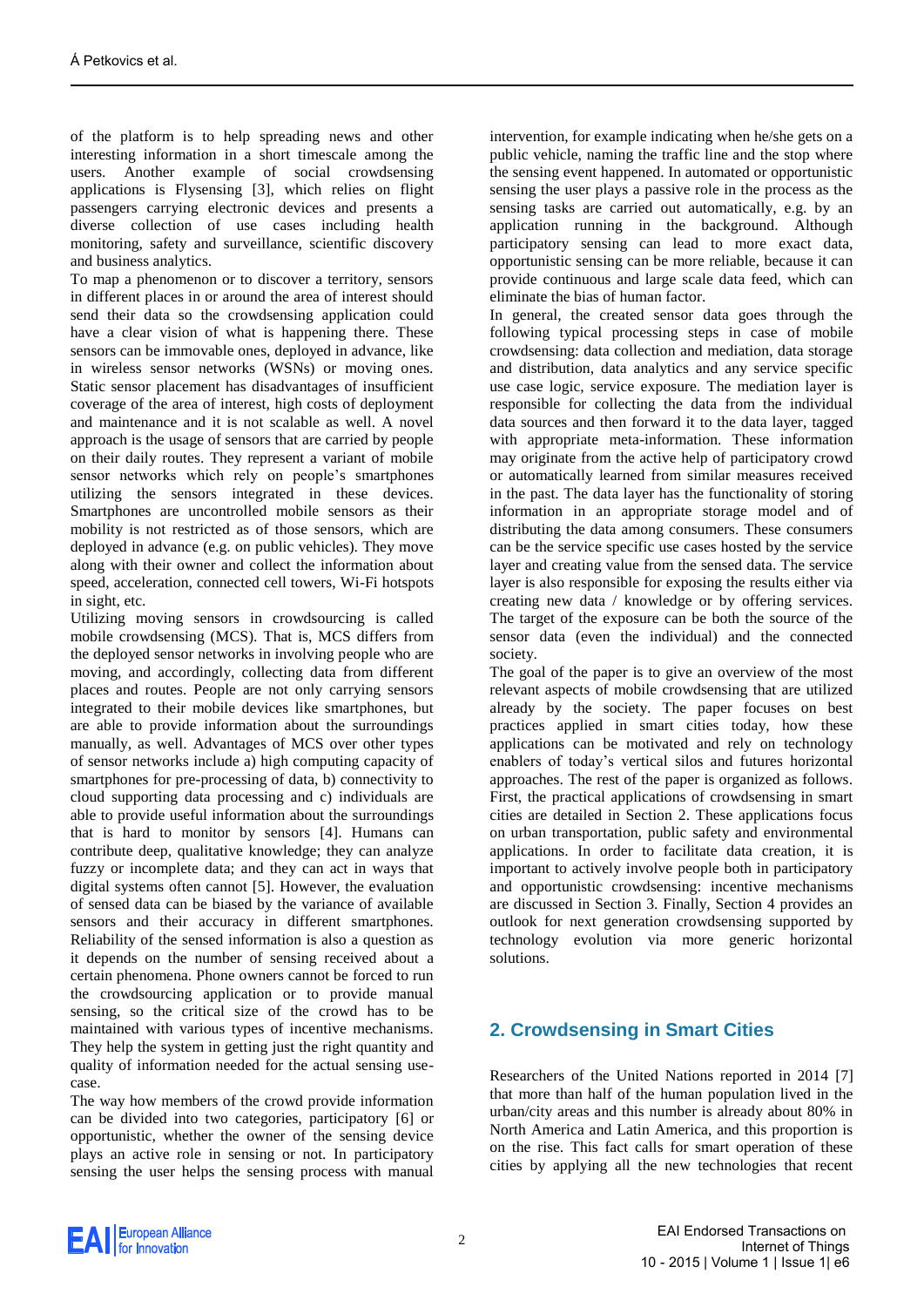development of information and communication technologies can bring us. Among similar concepts of digital cities, intelligent and ubiquitous cities, so called smart cities can adopt the collaborative aspect of operation between different role-players of the town, including citizens. This initiative is actually the recognition of the importance of using digital technologies for a sustainable future [\[8\].](#page-13-0) All smart applications rely on collecting available information from sensor networks in and around the city and make the operation of public services (like lighting, heating, garbage collection, etc.) intelligent. As discussed crowdsensing is a novel way for data collection, particularly in densely populated areas where insuring the appropriate number of sensing users is easier. Therefore its application in smart cities is beyond dispute.

Crowdsensing has use-cases in smart city concepts alone and alongside with sensor networks as an additional technology that involves moving (carried) sensors and human intelligence into the sensing process. Many crowdsensing applications address tasks related to urban transportation systems, which include the tracking of public vehicles (buses, trams, subways and rentable bikes) or others like mapping bumps on the road to quickly inform authorities where to intervene. Public safety is another category of applications where the power of the crowd is used to indicate unusual/abnormal behavior of people, extreme situations like riots, demonstrations and similar. Tracking the urban environment is also of interest and of help in maintaining and improving the quality of life in cities. Although it is a typical use-case for fixed sensors, the development of new smartphone sensors makes them able to participate in monitoring and the manual sensing can indicate phenomena that are not discernible by fixed sensors.

Further smart city scenarios are emerging every day, the CityPulse [\[9\]](#page-13-1) project has identified 101 smart city scenarios and related use cases, developing an evaluation metric to measure the requirements for a smart city framework. The scenarios include examples for facilitating transportation such as a real time travel planner or a service predicting public parking space availability, and other applications belong to public safety for example e-Neighborhood and Smart events.

# 2.1. Crowd-assisted urban transportation

#### **2.1.1 Bike Sharing Systems**

As the population in urban areas is growing significantly, new solutions are needed to cope with growing traffic and air pollution. The problem of growing traffic can be solved by diverging people among different means of transportation. To cut air pollution down, we can think about using alternative fuel in engines or maybe we can simply replace engines with our physical abilities. Using bicycles in short distances could significantly decrease air pollution caused by cars, meanwhile the impact on daily commuting time is rather positive. To motivate more people to use bicycles in cities, establishing bike sharing systems seems to be a good solution. These systems already exist in many cities around the world, where the main idea is that people can rent a bicycle in the streets at certain stations and after the ride leaving them at another station which is close to their destination.

Beyond finding the optimal location of the stations (the distance is normally not bigger than 500 meters between two arbitrary stations), the number of docks in each station and the number of bicycles in the whole system need to be planned carefully. When the system starts operating the main challenges become the maintenance of the equipment and the redistribution of bicycles among the stations.

In all of these bike sharing systems, the bicycles have a built-in GPS sensor which enables them to be tracked. Knowing the location of bicycles helps not only in preventing theft, but it can also be used for route planning or facilitating redistribution through crowdsensing.

For being capable to run such BSS systems, there are several problems to be solved. The optimized number of bicycles should been determined in the system, examining the effect of redistribution vs. the performance of the whole system from the business point of view. The redistribution is crucial in bike sharing systems, therefore in order to improve it, users can be motivated and rewarded to alter the actually unfavorable bicycle distribution. For example, two stations are offered, one of them is clearly closer to the destination. The other is slightly farther, which results in a longer walk from the end station to the destination, but it helps the redistribution from the system point of view. To motivate people helping redistribution in this way pricing incentives are used, i.e. choosing the less ideal station in terms of additional walking distance will cost less for the individual than the other option. For example the above mentioned problems were addressed in Singapore's bike sharing system, where they want to replace short train routes (maximum three stops in the popular train network of the city) [\[10\]](#page-13-2) and in [\[11\],](#page-13-3) where the authors propose that if an individual starts a ride in the system he/she is asked to give his/her destination. The incentive schemes will be introduced more thoroughly in Section 3.

Major challenge is to involve public and personal bikes of daily commuters into public transportation. For example, suburban buses and trains have very limited capacity for carrying bikes. Official bike locking stations would let accept people that their bikes are safely stored. Here the free space availability and tracking are essential basic features. Moreover, capacities should be harmonized with weekly needs of people. Examples of Dutch trains stations with massive and large scale bike storages are a first idea.

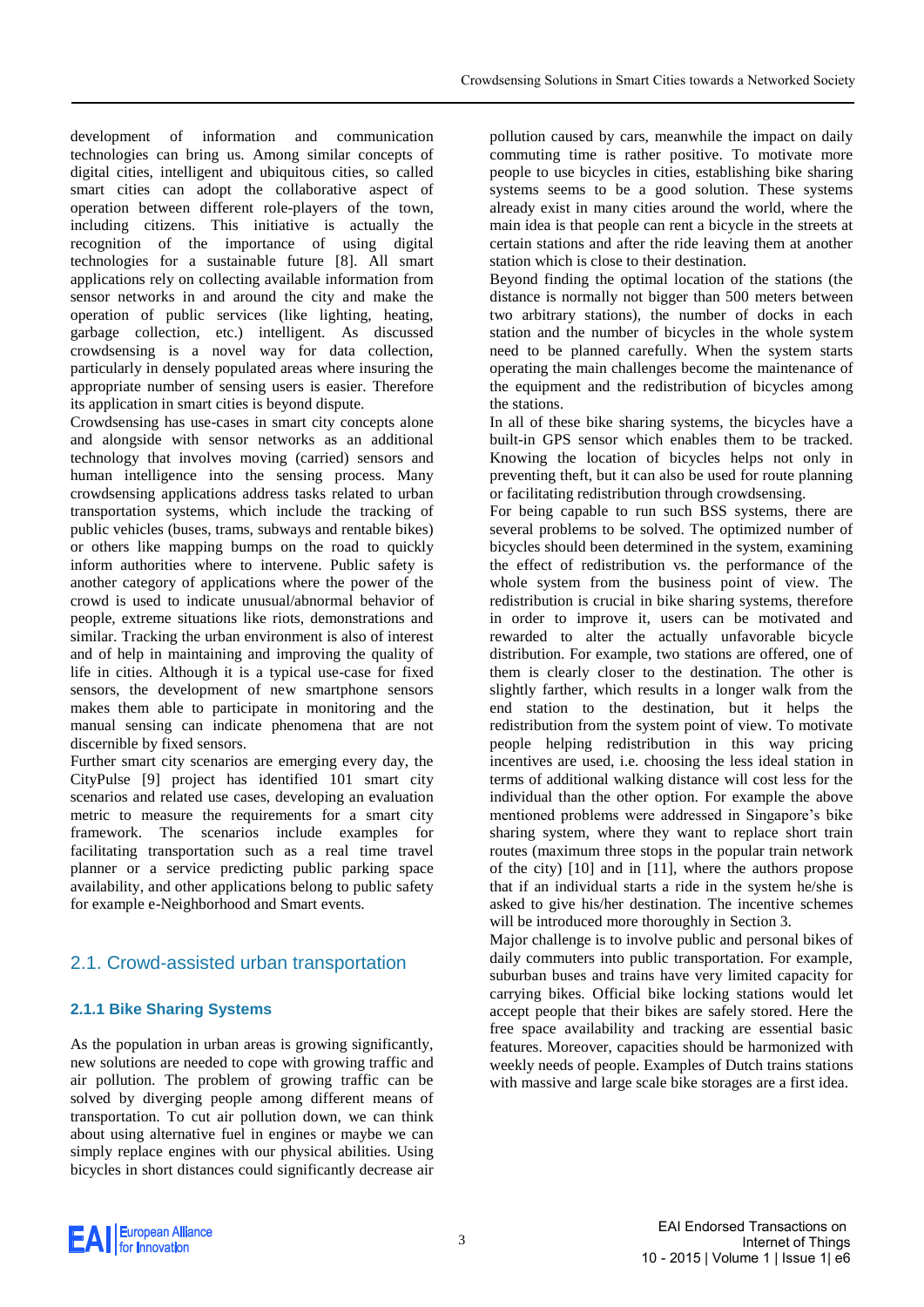#### **2.1.2 Transport tracking**

Mobile Crowdsensing applications in transportation include measurement of traffic conditions on roads (e. g. traffic congestion), mapping parking place availabilities in garages and in the streets, furthermore collecting maintenance spots on different facilities causing outages and traffic diversions.

In large cities traffic can often be unpredictable (especially during rush hours), therefore most trafficinfluenced public transit lines can bear shorter or longer delays. Weather conditions like a rainstorm or an extreme snowfall can seriously influence the traveling speed of all the vehicles in the city. To public transport passengers it is important not to wait too long at the stations in extreme weather conditions. This challenge was addressed in [\[12\],](#page-13-4) where a naming scheme for a content-centric crowdsourcing network as an effective way of describing the entities of a crowdsourced public transit network (locations, and vehicles) was presented. It is a hierarchical nomenclature which can easily express even some properties of a station inside a city, in an area. The interconnections of route parts can be expressed how they are connected in real life or by a particular transit line (including the places of stops, traffic lights, etc.). The solution firstly records GPS and accelerometer data. Field tests showed losing the GPS signal on average 18.4% of the travel time, thus the conclusion is that GPS cannot be relied entirely. Network localization (GSM) were foreseen as Wi-Fi hotspots are not so widespread in India, where the tests took place, so they cannot be used for localization. They always collect historical data so if the CS system could not provide sensed data then it can be substituted with older sensing. Fuzzy-intersection and fuzzy-union are used to find bus stops and traffic lights automatically from sensor readings. It turns out this is a tough problem to solve even if they raise the number of considered journeys.

To overcome this challenge, [\[13\]](#page-13-5) proposed a system, which monitors public transport vehicles with a crowdsensing application running on traveling users' mobile phones and detects the stopping places of the vehicles. As stopping places are timestamped, they can be compared with the fixed timetable. This means that possible delays can be reported to the members of the crowd-community, enabling the development of geodependent online services that can check the updated arrival times at the current stop of every transit line belonging there. In this way waiting too long for public vehicles without notifications can be prevented. The method relies on accelerometer readings of the smartphones and it uses a progressive localization technique comparing Wi-Fi SSIDs sensed at different stopping places.

Public transport companies often seek the opportunity to synchronize the public transport network of a big city with the habits and lifestyles of the inhabitants to reach higher efficiency. Another challenge is to satisfy customer (passenger) needs and desires when using their service. Crowdsensing can provide help by collecting data through many sources including mobile phones and smartphones. The anonymous data helps tracking the movements of thousands of people from place to place and correlating this information with time and the speed of travel. The system understands the mode of transportation people are using and knows where they are traveling to and from. This all facilitates optimizing public transport routes and reduction of costs and pollution which overall results in a healthier environment (example for this is the project started in 2011 called 'Istanbul in motion' [\[14\]\)](#page-13-6). Apart from automated, opportunistic sensing, other applications which concentrate more on increasing customer experience usually require participatory sensing as the collected data is often subject to personal opinions. Tranquilien [\[15\]](#page-13-7) alleviates train transportation by not only helping to reduce delays, but also giving commuters more comfort, easing peak hours by spreading passenger load across more trains, and generally increasing the overall efficiency of the network. The optimization algorithm is able to predict how many people will be boarding and disembarking from the trains at each station throughout the day up to a week in advance. The model aggregates many available data resources besides user data such as app check-in information and search queries. Crowdedness of vehicles determine general comfort level, but passengers are often interested in many other qualities of vehicles such as cleanliness, availability of air conditioning, power outlets and accessibility with wheelchairs. Applications like Moovit [\[16\]](#page-13-8) and Tiramisu [\[17\]](#page-13-9) support these challenges; however, their basic function is also to facilitate route planning with public transportation in big cities around the world by incorporating possible GPS data of the vehicles.

Not only passenger behavior but also road conditions and congestions have severe impact on the efficiency of a transportation network. Real-time traffic-condition monitoring solutions already exist, which use only GPS traces and nothing else, requiring low bandwidth when transferring recorded traces via wireless networks. Since only a single sensor is activated and a small amount of data is transmitted, energy efficiency is a key advantage of the application. Saving energy is essential when users are to be encouraged to use such an application on their smartphones with quickly draining batteries. After data collection and traffic visualization, road segments and similar characteristics on different roads can be defined. The computed results are distributed amongst the contributors, taking into consideration the real-time traffic conditions when planning their route. A fine example for this is the Surface application [\[18\].](#page-13-10) Cities of the developing world have to cope with some additional challenges. Besides route planning, rich sensing application helps detecting traffic conditions utilizing the accelerometer and the microphone of the smartphones. Rich sensing is critical in the context of cities concerned, because road conditions tend to be variable (e.g. a lot of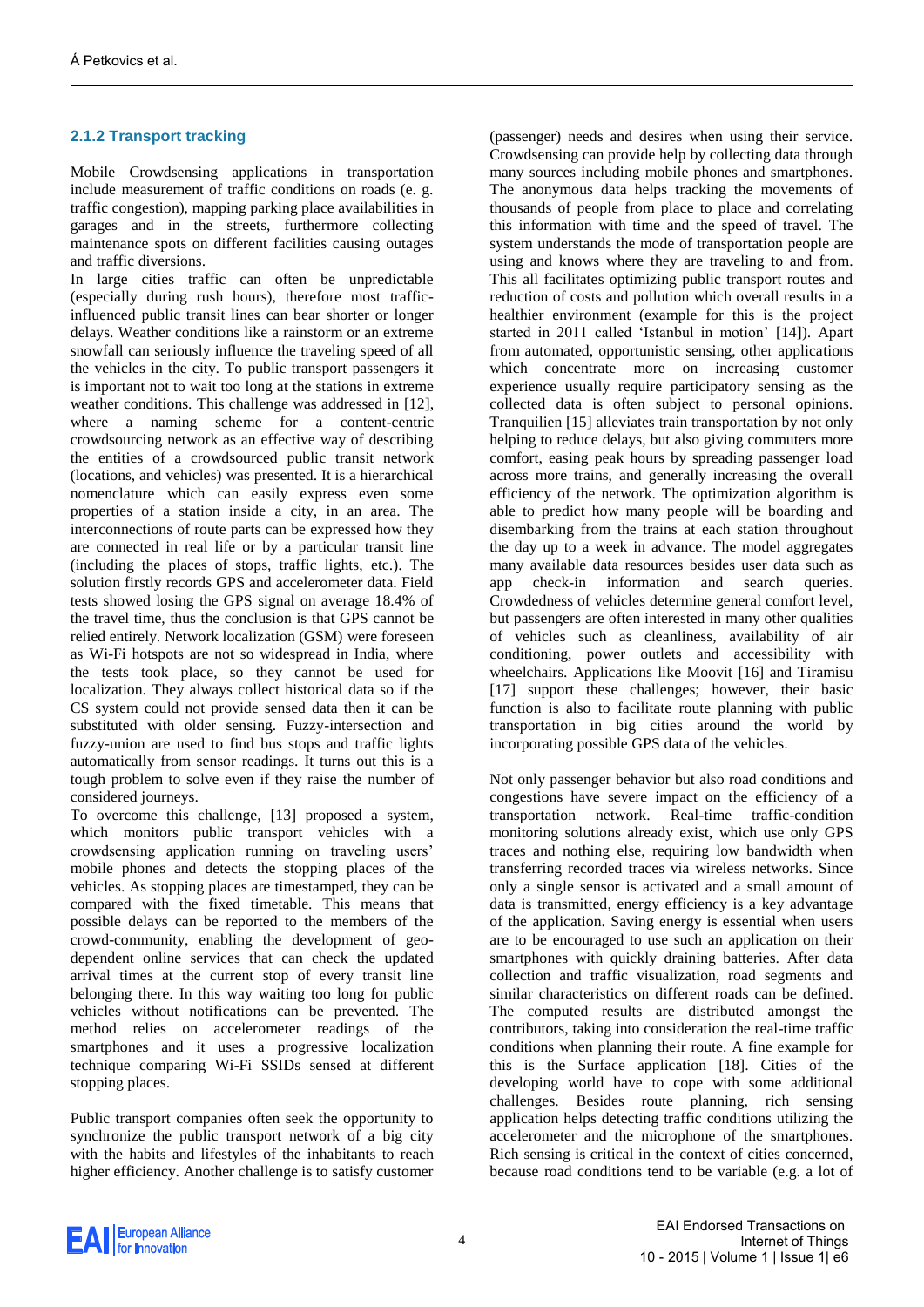potholes), vehicle types are heterogeneous, and the flow of traffic is chaotic (e.g. a lot of braking and honking). For instance, the accelerometer is used to detect potholes and the microphone to detect honking. Energy efficiency should be also addressed, by using triggered sensing, wherein a sensor that is relatively inexpensive from the energy viewpoint is used to trigger the operation of a more expensive sensor when needed. For example, the accelerometer is used to detect a high incidence of braking, which then triggers microphone-based sensing to check for honking. Another challenge arises in the context of an accelerometer that is disoriented because the phone is at an arbitrary orientation with respect to the vehicle. The orientation of the disoriented accelerometer should be determined, so that the measured accelerations along its x, y and z axes could be mapped to accelerations along the true X, Y and Z axes [\[19\].](#page-13-11)

Users are easier to be motivated to use an application when they can have direct advantage as they use the collected data. One of the key advantages can be saving fuel, which not only cause them saving money but it also contributes to our environment by decreasing pollution. E.g., using community-shared fuel prices helps to navigate to the cheapest petrol station on the way to save money [\[20\].](#page-13-12) A solution could be to concentrate on traffic hotspots (high volume traffic with lower average speed) detection, after aggregating data from the users to offer such routes for them, which avoid hotspots not only to decrease travel time, but also to reduce fuel consumption [\[21\].](#page-13-13) When finding a fuel-efficient route for the users, the mobile phones can connect to a standard interface in cars that provide data related to fuel consumption. Aggregating data from many vehicles on roads allow the system to suggest suitable directions for the drivers. However, it does not take the driving style and real-time traffic conditions into account [\[22\].](#page-13-14)

The above mentioned challenges are combined in a crowdsensing platform called Waze [\[20\],](#page-13-12) which helps drivers to get real-time information on road conditions, namely accidents, potholes, police safety cameras, breakdowns and many more relevant details. Being a versatile platform explains its popularity. After it had been incorporated into Google Maps, Waze became the world's largest community-based traffic-outsmarting navigation app. Data is collected opportunistically and manually as well to warn drivers when they approach police, accidents, road hazards or traffic jams. To improve routing around the world, users can report/edit changes in maps to keep them up-to-date. For this purpose many national Waze-communities were formed (the very first one in Hungary) to deal with local map issues: closures, diversions, speed cameras by connecting the announcements of the national police and road maintenance services.

All the above solutions are focusing to one or several usecases. However there is a wider initiative for these challenges which is called Cooperative Intelligent Transportation System (C-ITS) [\[23\].](#page-13-15) To support special applications like crowdsensing in the ITS domain, advanced mobile networking schemes and optimization techniques (e.g. [\[24\]\)](#page-13-16) are becoming more and more essential also in vehicular communication architectures.

#### **2.1.3 Urban mapping**

The power of the crowd is discovered by governments all over the world and involving citizens to map their surroundings and provide these information to the authorities is more and more common. This kind of data harvesting can rely besides the sensor reading also on the intelligence of the sensing users which is called manual sensing. However automated sensing (or so called pullbased sensing, as the server/app pulls the data from the sensors) has the advantage of continuous data supply from the sensed area which is often valuable than using the often less reliable manual sensing. Street Bump [\[25\]](#page-13-17) application is one of those, which are automatically collecting the data from the phone sensors to map potholes in the streets of Boston. It was developed by the Boston authorities and in 2013 it received The Digital Government Achievement Awards (DGAA). It detects bumps on the roads while the users are travelling with the application running on their mobile phones. As the phone analyzes accelerometer data and detects possible places of potholes. Findings are reported to the city authorities so the road can be repaired before it causes serious damage in the cars.

Urban mapping crowdsensing applications can not only be used for problem-solving but also providing up-to-date information on maps not only for drivers but also for pedestrians. Map++ addresses this challenge, which helps digital maps to improve with automated sensing [\[26\].](#page-13-18) It uses standard smartphone sensors to automatically enrich digital maps with different road semantics like tunnels, bumps, footbridges, crosswalks and road capacity. The application emphasizes energy-efficiency (uses only common sensors with low energy consumptions, which are anyway active normally on a smartphone while in use), but still provides high accuracy both for in-vehicle and pedestrian traces. The data is captured by a cloudbased architecture which feeds useful conclusions back to high number of users after data processing.

Most urban mapping applications rely on manual sensed data or push-based sensing, as users note their observations when they want to by pushing the information to the central server. Users' sensory organs provide much richer data source then sensors: people can easily conclude from their surroundings if there are issues on the road or if they are in a dangerous situation. The following applications are working on the same principle: CitySourced [\[27\]](#page-13-19) is a civic engagement platform offering the possibility for residents to report quality of life, public safety and environmental issues directly to the local government. The application is operational in most of the neighborhoods around the United States. The type of data

Al European Alliance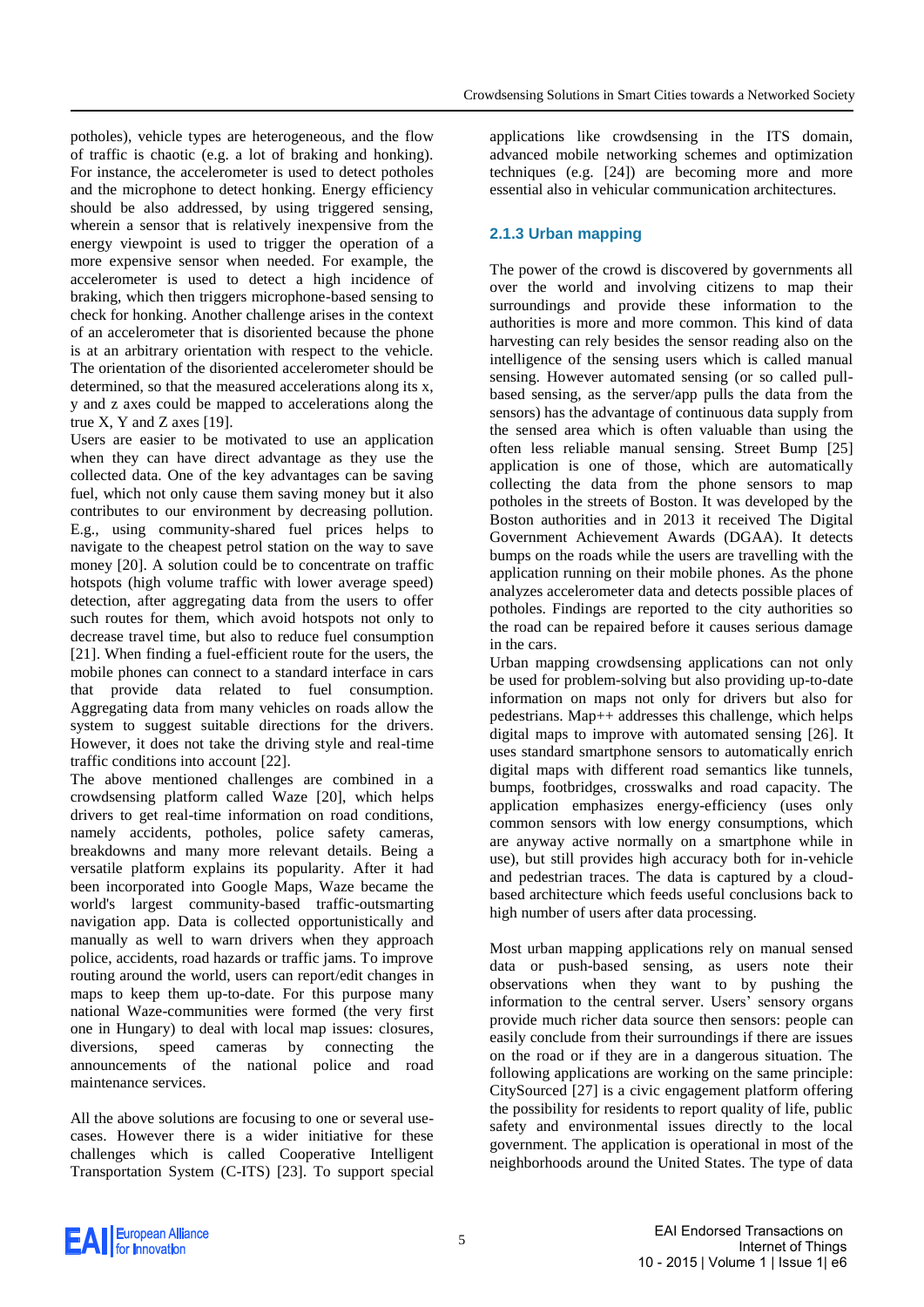collected is referred to as volunteered geographic information (VGI) as users upload geotagged photos of the discovered issues noting the category of the problem. A geographic information system server, ArcGIS is receiving the issues so the governments of the cities can determine trends and typical hotspots (graffities concentrated to abandoned neighborhoods) of the issues so they can react with action plans [\[28\].](#page-13-20) Another reporting interface, called FixMyStreet [\[29\]](#page-13-21) is available for the citizens of the United Kingdom. There is an interactive map that allows reporting potholes, streetlight outages, and other street-related problems. These problems are brought to the appropriate council which is responsible for maintenance and repair. As the individuals' reports appear on a shared public map it aggregates valuable information on the state of the streets. One of the newest examples from September 2014 is the application of Budapest's XII district's Government with similar goals: to collect, map and flick off landfills, potholes and abandoned cars in their neighborhood [\[30\].](#page-13-22) Another coworking, data harvesting application, targeting groups of people with special interests is Cyclopath [\[31\].](#page-13-23) It creates an interactive map for cyclists in the Minneapolis area that enables users to find bicycle-friendly routes in the region. It not only contains road surface conditions, offroad paths but also location of coffee shops. Compared to the generic Google Maps bicycle road planning service Cyclopath relies on a place-based community to contribute local knowledge and its existence and use is a point of pride for the local bicycling community.

A challenging application for future would be a map service covering special limitations. E.g., routes without stairs for disabled people and mothers with small children; or even providing a route for kids and young pupils where all the crossroads have lamps.

## 2.2 Crowdsensing for public safety

In growing cities and mass events like festivals, peaceful or violent demonstrations, authorities have to find new data sources to track masses of people and happenings in the society. Crowdsourcing can not only provide real-time information from the streets through comments, pictures or videos taken at the spot by the crowd-members but can also offer the feeling of being safe and listened to. Public safety supervision requires user and sensor data for early fire-, earthquake- and other natural disaster-alerts, for maintaining public utility services, for planning safe routes for pedestrians across the city and for many other use-cases. Several applications target to solve these problems, others are still unaddressed.

Crowdsensing applications can help e.g. rescue teams with real-time information in the event of an earthquake to estimate the situation and reduce the time needed to prepare for an interventio[n \[32\].](#page-13-24)

A mobile application uRep is developed for users to see how utility companies are proceeding with solving outages in their systems (electricity, water, etc.). The companies and users can both provide location based information on the level of parts of cities, sections of roads. Developers foresee extension of their app for offering assistance to people in need and gathering data to help prevent damages in future events.

Route planning inside a city is not a new task and is solved by numerous apps/services but taking into account the notorious city districts, bad-security streets is something new to deal with. A solution is offered by SafetyRouter [\[33\],](#page-13-25) which is a map-based route planner and it offers the safest path between two points of the city, according to crowdsensed live data stream, and stored historical crime entries. Shortest and safest paths can be combined to give the "best path" for the users. This is described by a simple summarizing-minimization formula. Shortest path is determined with Dijkstra or A\* search method. Crime analytics is also given by this app by determining crime hotspots and clusters in a city which can be of serious help to the authorities. A density-based method is used to generate crime heatmap. Crime clusters are determined by k-means and DBScan clustering algorithms. These two outcomes of the app are demonstrated and visualized by a mobile platform for crowdsourcing of crime incidents. In the app, data from crowdsourcing is ranked along three models: 1) vector model for relevance-investigation between textual queries and search results, 2) spatial ranking based on Euclidean distance, 3) timeliness: decreasing a sensing's weight as time passes by. A weighted linear combination of the 3 rankings is provided as the outcome.

The impact of crowdsourcing through social networks (which are also operated by a crowd) like Usahidi, Facebook, Twitter and similar in disaster-management [\[34\]](#page-13-26) helped state services to find troubled people in Haiti earthquake, Japanese Tsunami and other disasters as well by providing geotagged pictures and localized emergency calls. Everyday security is targeted with the AlertID [\[35\]](#page-13-27) application in the US, which is a secure social network for neighborhoods providing local crime information, alerts in case of extreme weather and of course the possibility to the citizens to help each other by providing useful information about their surroundings. In Hungary a new smartphone application is aiming to offer a danger reporting system that unites all the public authorities (ambulance, police, and firefighters) who are listening to the calls of help through this application [\[36\].](#page-13-28) Users can also see their family members' calls and can help in emergency situations happened near to them as the application can navigate them to the spot.

Machine learning-based decision-making with artificial intelligence can be also used to increase public safety in crisis situations. In SmartRescue application [\[37\],](#page-13-29) a framework is defined for data collection, decision and communication to users who are provided with necessary instructions regarding evacuation in case of an emergency situation. The system uses a publish-subscribe mechanism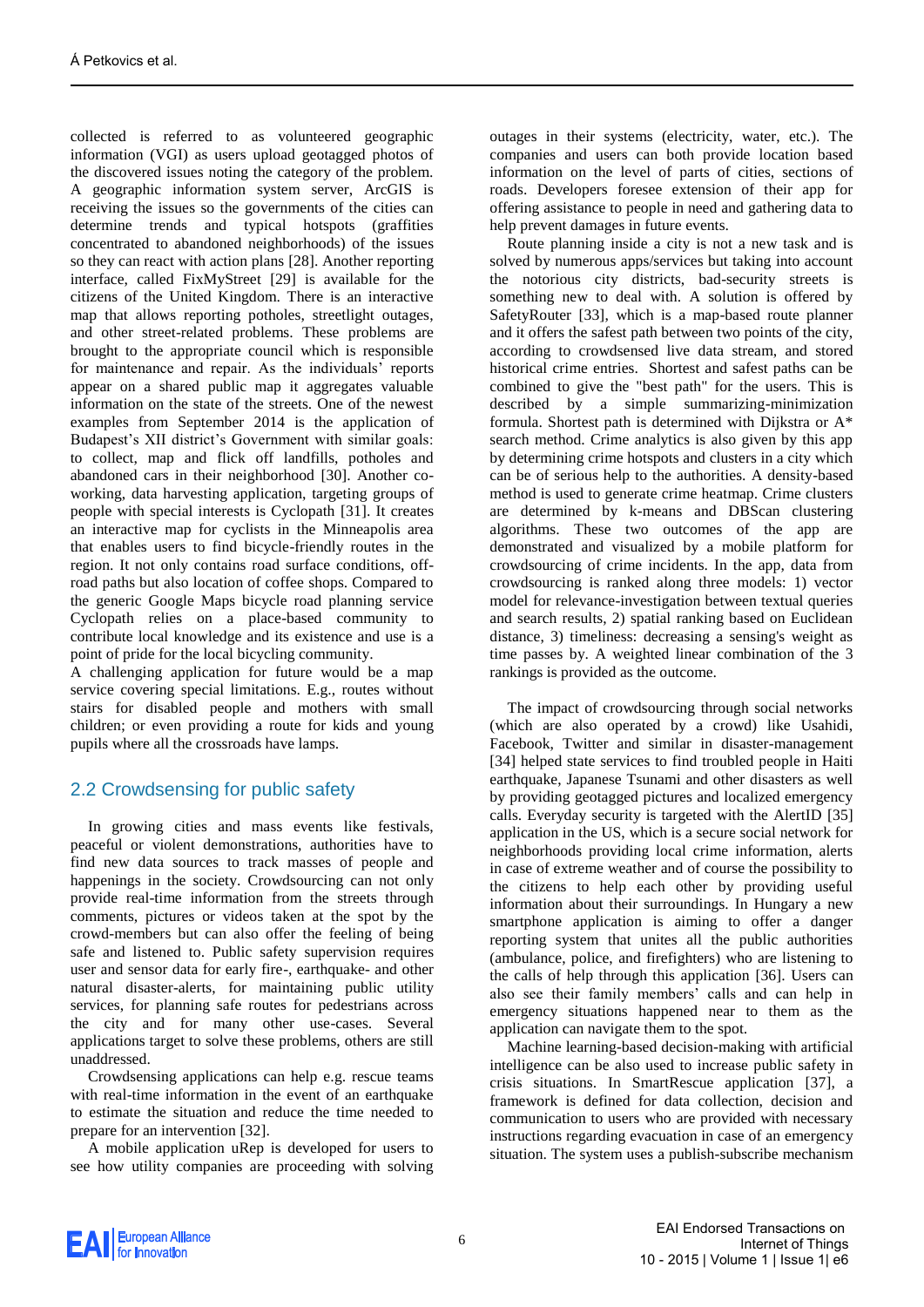which enables flexible data collection and transmission amongst real-time users.

Among several research projects, the European Union also recognized the importance to address problems related to data harvesting, social sensing, managing crowds of people not only for collecting data but to maintain safety. An EU FP7 running project [\[38\]](#page-13-30) is focusing on management of complex evacuation operations according to current conditions: number and placement of people to evacuate. Aims also include to help the civil protection authorities, but they are basically trying to rely mostly on CCTV cameras, Wireless Sensor Networks and so called "people-sensors" utilizing the well-known data harvesting method, crowdsensing. INSIGHT [\[39\]](#page-13-31) is an EU-financed project ending in 2015, which utilizes diverse deployed sensors, social networks and smartphones to map the surroundings and, accordingly, to offer a better social management of disaster monitoring involving citizens. They can participate in data-collection and also in decision making. They aim to develop a system which can handle real-time processing of the incoming datasets coming from sensors and the crowd. SafeCity [\[40\]](#page-13-32) is a public-safety enhancer project of the European Commission which involves all possible data sources to detect events happening in the cities in real-time, makes smart decisions automatically to reduce the reaction time of the first responders in hazardous situations, relying on citizens, but also using CCTV cameras and sensor networks of different types.

## 2.3 Environmental monitoring

Environmental applications concentrate on measuring and mapping large-scale phenomena happening in the natural environment around us, such as natural disasters or pollution level. People nowadays are keen to store data (mainly photos and videos) on their smartphones which reflect their personal experience and memories. The data produced like this can be easily transferred to mobile crowdsensing applications that can, for example help in maintaining the air quality in big cities where it can be a serious question. Activating particular sensors of smartphones will not require such manual activities of users to upload data for the applications as they can be produced automatically with the consent of the user. These sensor-based applications can provide locationbased information on air pollution level and on weather situations including temperature, humidity and light conditions. Processing information retrieved from these applications can support our decision-making process when choosing appropriate clothing for a day or when planning our route in a city (especially when using outdoor transport facilities or bicycles and the quality of the air is a concern). The iMAP [\[41\]](#page-13-33) is a cellphone-based indirect sensing application which estimates the pollution level in streets. Compared to other crowdsensing problems where a dense set of sensors is available this problem addresses a sparsely sensed phenomenon,

concentrating on air-pollution. Deploying fewer sensors provides a more feasible approach compared to direct sensing, but challenges data processing. The paper identifies Land Use Regression (LUR) as a suitable modelling solution. When the sensed data is captured, local traffic, population, and weather characteristics measured at regional air monitoring stations are taken into consideration to provide estimated pollutant concentrations for each user.

According to a recent discovery, 'space weather' is a useful sensor to predict many types of Earth- and spacebased phenomena such as earthquakes and tsunamis. Disaster prevention is recognized to rise public safety in urban areas. The Mahali project [\[42\]](#page-13-34) facilitates this goal by monitoring ionospheric electron density with the help of mobile crowdsensing that helps to increase the number of sensors and to expand data transport capabilities through participating devices acting as relays. Mahali uses GPS signals that penetrate the ionosphere not for positioning but for science this time. First the data is collected by GPS receivers which have a line of sight to several GPS satellites. This information is fed in a cloudbased environment by internet-connected mobile phones (solving the last mile connectivity problem) to make further calculations.

# **3. Incentive mechanisms**

Mobile crowdsensing can outsource sensing tasks to mobile phone users, who are willing to collaborate. However people and their willingness to take part in crowdsensing are not reliable enough for most of the applications that aim to map phenomena of high interest. Some of the sensing tasks are interesting and sometimes a good way to spend time for the users who are travelling on public transport and have nothing to do in the meantime. But if they have, the crowdensing platform can easily be left without enough number of sensings from the users. In this case users should be motivated in some way to continue providing information and these methods are called the incentive mechanisms. So crowd-cooperation could and should be rewarded in one or several ways, possibly including monetary payments, and gamification or by offering the sense of security: as a reward of their work the actual city will be a safer place to live.

Monetary rewards are the most common way of incenting. Users can be rewarded according to the number of smartphone sensors they enable for the platform to use user for crowdsourcing purposes. Different sensors can result in different payout depending on their energy consumption and the type of the sensing task they are taking part in. An example for this is Apisense, a mobile sensing platform that uses a multi-cloud architecture with a trusted central node, enabling scientists to run sensing tasks on a widespread crowdsensing system [\[43\].](#page-13-35) Monetary rewarding is not an option for single researchers thus authors strongly believe in gamificationtype incentives.

**EAI** European Alliance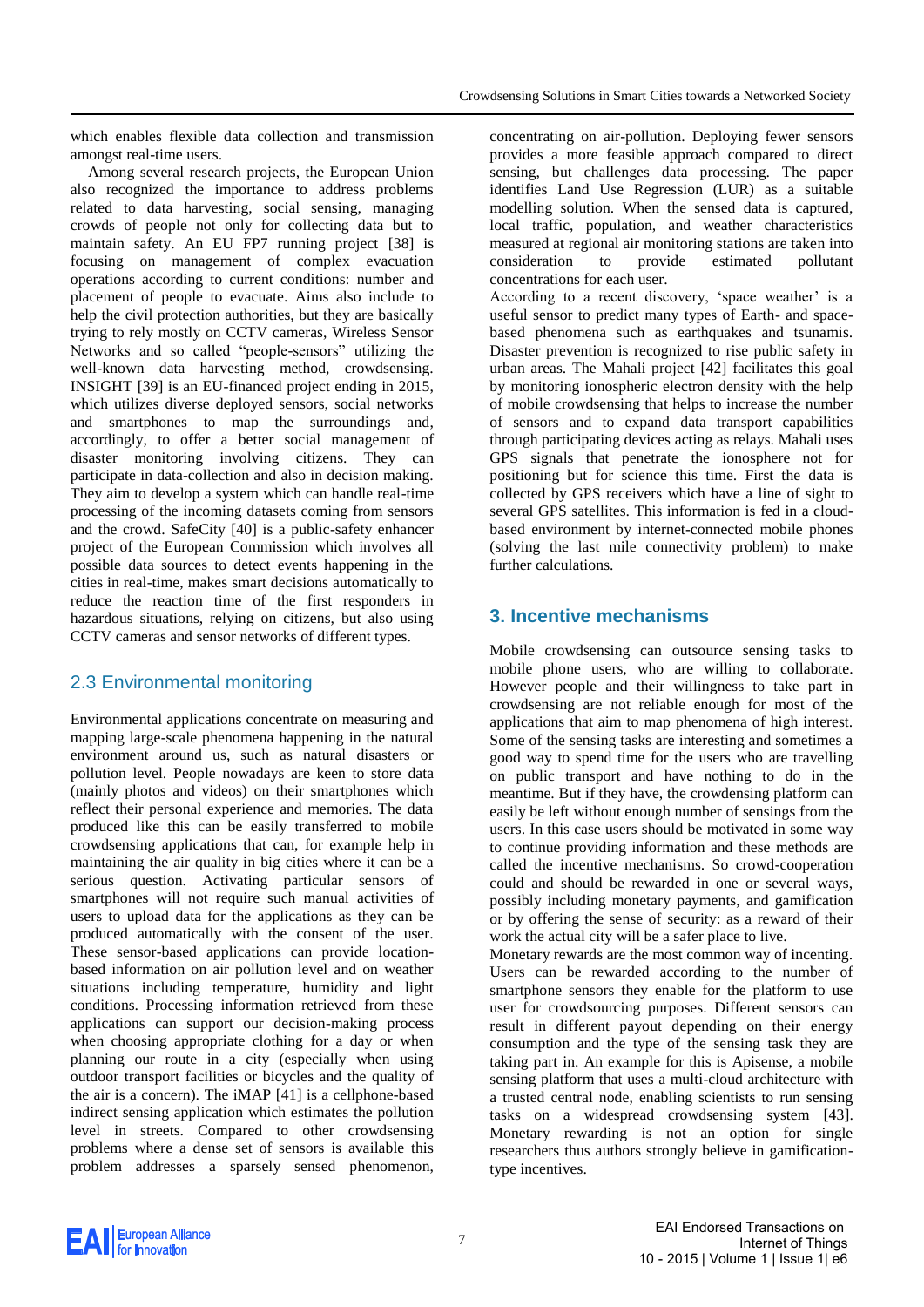The article of [\[44\]](#page-13-36) describes and tests two different incentive methods: micro payments (MP) (5 dollars for five small sensing tasks) and weighted lottery (WL), where for the same amount of tasks completed, participating users receive a ticket and at the end of day tickets are drawn to decide who gets the 50 dollar reward. They use three performance metrics to evaluate their methods: recruitment, the ability to attract participants, compliance, to which extent participants complete the task assigned to them and user-effort to measure how hard sensing users work, because there are big differences between automated and manual tasks. They carried out a test at a conference/exhibition in two days, challenging the two incentive methods mentioned.

They found the following: *recruitment -* they measured a 16% higher compliance rate with Weighted Lottery than Micro-Payments; *compliance -* MP reached higher compliance rates than WL. There were no correlations between the popularity of the area where the task should be carried out and the compliance rate; *user effort -* MP significantly outperform WL for participating users with regards to active session times.

They observed the larger area covered and with greater density by participants given MP than WL. Authors concluded that WL attracted more users due to higher possible payouts, but MP-incented users were more productive, probably because the guaranteed payment, not regarding the more than two times higher expected payment from WL. From the crowdsourcer's side users with MP carried out almost the same amount of tasks than those with WL with a total payout 4 times lower than for WL-incented users.

Similar payment-based incentives are compared in [\[45\].](#page-13-37) The effects of three micro-incentive mechanisms are examined where subtasks of the crowdsensing process are rewarded in different ways. First one is the Uniformreward method (similar to MP of the previously discussed work) which is used as baseline to examine the effectiveness of the other two. In this case sensing users get the same reward for every accomplished sensing task. It is used because of easy implementation and because it is a first step from bulk payments to other, more complicated micro incentives. The Variable scheme uses changing monetary incentives for every task which helps to determine how the changing reward influences the quality of sensing. It can also remerge the decreased interest of the sensing user by temporarily raising rewards. The Hidden scheme is analogous to WL where the user finds out the value of reward only after completing the actual sub-task. This is similar to gambling where the user has the possibility to acquire high income in a short time. Of course, high rewards are much rarer than lower ones, but their occasional winning encourages the users to continue participating. Results show that the three micro incentive mechanisms have similar efficiency although it can be concluded that people favor the more predictable uniform and variable cases over the gambling-like hidden scheme.

Also an interesting approach is the one presented in [\[46\]](#page-13-38) which introduces a new attitude: if there are not enough users for the particular sensing task then some of the notworking members of the crowd are rewarded beside the actively participating ones with a small amount of money to get them 'back to business' in the coming rounds. Of course the aim is also to sustain diversity of sensing users so the 'free' rewards always go to the groups which are not well represented in the base. The quality of sensing is maintained by the SPREAD algorithm [\[47\],](#page-13-39) by getting enough sensing users and supervising their diversity. The algorithm gives a graph representation of the active sensing users and a geometric coverage algorithm (Set Cover), which is utilized to select the potential candidates from the area of interest in the most diverse way. The second part of the algorithm acquires a sample set in each sensing round while staying inside a previously set monetary limit for the job.

The idea of linking the CS application to social networks can be of help because we are more motivated to help people who we know but it restricts the number of sensing users in the app. [\[2\]](#page-12-1) tries to answer the question why would somebody answer to any popup question or complete a task in a crowdsensing application if it takes his/her time and could deplete the phone's battery? Another solution they have proposed is to use a credit system to avoid that some users only ask for help but they do not want to provide anything by charging every question and reward every answer with credits.

The incentives needed for extensive user participation, quality of sensing and privacy-aware incentives should be differentiated [\[48\].](#page-13-40) The privacy-aware incentive is actually the degree of security that the crowdsensing framework can offer the users: at location-based application users are willing to know that their data is in absolute anonymity. Number of users can be maintained by using the Vickrey-Clarke-Grooves bidding mechanism [\[49\],](#page-13-41) [\[50\].](#page-13-42) It also assures that sensing users are giving reasonable price-bids as their demand for doing a sensing task with reverse-auction model defined by the three scientists. The quality of sensing is often also closely connected to the number of sensing users. An incentive platform for parking information systems is presented in [\[51\]](#page-13-43) which gets the adequate number and quality of sensing from the users that are not trustworthy at default. First they stimulate users' participation with a creditsystem where every new parking availability information (PA) is rewarded with a static credit amount and depending if the PA led to a successful parking action or not - a bonus, which can be much higher than the static reward and can be varied by the TruCentive platform to keep the quality of sensing high. The PA-buyers are refunded if the reported parking place has been filled up in the meantime. Honesty of the role-players of the crowdsensing platform is maintained by a game theoretic approach that guarantees that they can obtain the highest value in the 'game' (the TruCentive platform) if they are honest.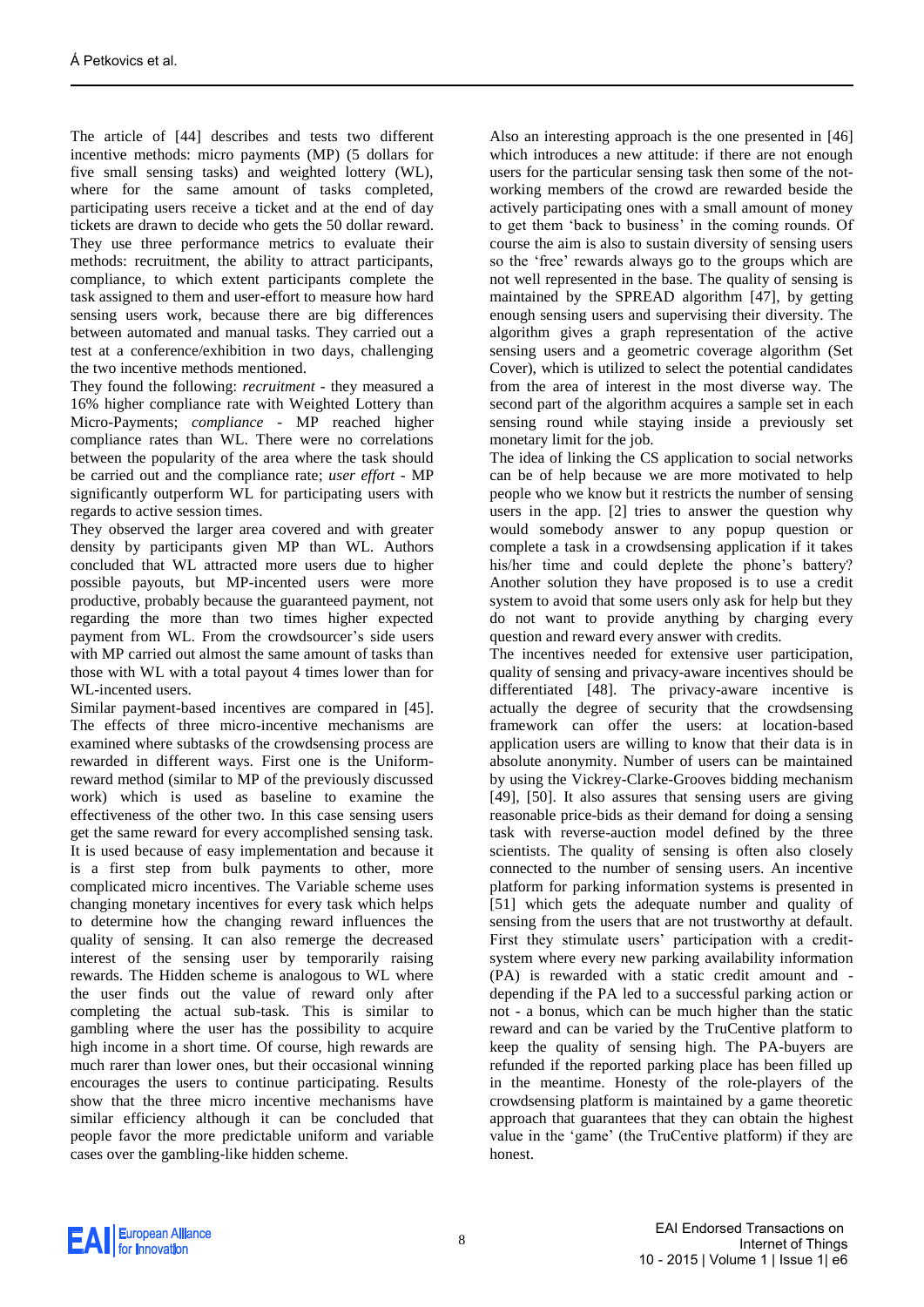An online incentive mechanism is presented in [\[52\]](#page-13-44) where the task is to select the appropriate users from the crowd who play their role in a game theoretic way (they are ready to provide false information about their capabilities to obtain higher revenues from the crowdsourcer). It is modelled as an online auction problem, as a realistic case is considered where the users are arriving one-by-one continuously in a random order and their availability changes over the time. In this way it is harder to decide whether to accept a user's bid (price) for a task or not, based on the knowledge to the present moment while staying inside a budget constraint for all the tasks together. The method uses a maximization function for the value of the work done by the sensing users covering the region of interest all the time, satisfying six properties: computational efficiency (algorithm runs in real-time), individual rationality (all users have positive utility), budget feasibility (staying inside a cost limit), truthfulness (sensing users have to report their true costs), consumer sovereignty (users are handled equally, depending only to their power and costs) and constant competitiveness which means that the algorithm has to have almost the same performance like the offline solutions which have the knowledge of every users' details before they arrive to the region of interest. Their mathematical solution to the problem with the mentioned desired properties is well evaluated with simulations and it is shown that it can run in real-time, enabling it to use as an online decision mechanism which results in value of sensing that highly outperforms random user-selection methods.

Users are entering an optimal reverse auction each time the service provider (crowdsourcer) receives a new sensing job to be done [\[53\]:](#page-14-0) users report their perceived costs for a unit amount of sensing work which includes all the costs starting from the energy cost of sensing, processing (computational power), battery level and charges of transmitting data to the provider and also the discomfort of the user while he/she provides manual sensing through the smartphone. Their incentive mechanism aims to minimize the total cost of user compensation for the delivered sensed data and to motivate users to participate in sensing jobs. The actual user-side costs are private data so they would have a strong motivation to misreport it to obtain higher payments. To solve this and user-side costs are handled through Bayesian game among the users, which results in Bayesian Nash equilibrium which means that users declare realistic costs (because they are not rewarded otherwise) and are motivated to participate because their utility for doing it is always greater than zero. Maintaining the guaranteed quality level of sensing services is done by neglecting the employment of sensing users who are consistently providing less accurate data with the crowdsourcing system.

Table 2 gives a classification of the above presented incentive mechanisms, considering the type of incentive, the goal of providing incentives and the reward allocation method. As we may think that the monetary rewarding is dominant, however from the table it can be seen that in several cases other type of incentives are also utilized, like a service as a reward, in some cases supported by a game theoretic approach. Rewarding the participation of the users in the process in not always sufficient, the quality of the sensing should be also provided by the incentives system.

| таріс э.т. пісеничел<br><b>Incentive</b><br>mechanism | <b>Incentive</b><br>type                                             | What<br><i>is</i><br>incented?                                              | <b>Reward</b><br>allocation<br>method / idea                                                                   |
|-------------------------------------------------------|----------------------------------------------------------------------|-----------------------------------------------------------------------------|----------------------------------------------------------------------------------------------------------------|
| $[43]$                                                | monetary                                                             | participation                                                               | number of<br>sensors dedicated<br>to CS                                                                        |
| $[44]$                                                | monetary                                                             | participation                                                               | micro payments<br>or weighted<br>lottery                                                                       |
| [45]                                                  | monetary                                                             | participation                                                               | per task: uniform<br>or variable or<br>hidden scheme<br>(like gambling)                                        |
| $[46]$                                                | monetary                                                             | participation                                                               | $per$ task + for<br>non-working as<br>well if<br>reinforcement is<br>needed                                    |
| $[47]$                                                | diversified<br>user<br>enrollment                                    | quality of<br>sensing                                                       | reverse auction-<br>based                                                                                      |
| $[2]$                                                 | credit-<br>system<br>(service as<br>reward)                          | participation                                                               | credit reward for<br>answering,<br>credits needed for<br>asking                                                |
| $[51]$                                                | credit-<br>system<br>(service as<br>$reward) +$<br>game<br>theoretic | participation<br>+ quality of<br>sensing                                    | credit for<br>reported parking<br>place $(PA)$ +<br>bonus credit for<br>successful<br>parking<br>accordingly   |
| $[52]$                                                | online<br>auction<br>$model +$<br>monetary                           | participation<br>$+$ quality of<br>sensing                                  | auctions result in<br>prices that are<br>payed for users<br>for sensing                                        |
| $[53]$                                                | game<br>theoretic                                                    | participation<br>$+ cost$<br>minimization<br>for the<br>service<br>provider | <b>Bayesian Game</b><br>for Nash-<br>equilibrium for<br>user truthfulness<br>and willingness<br>to collaborate |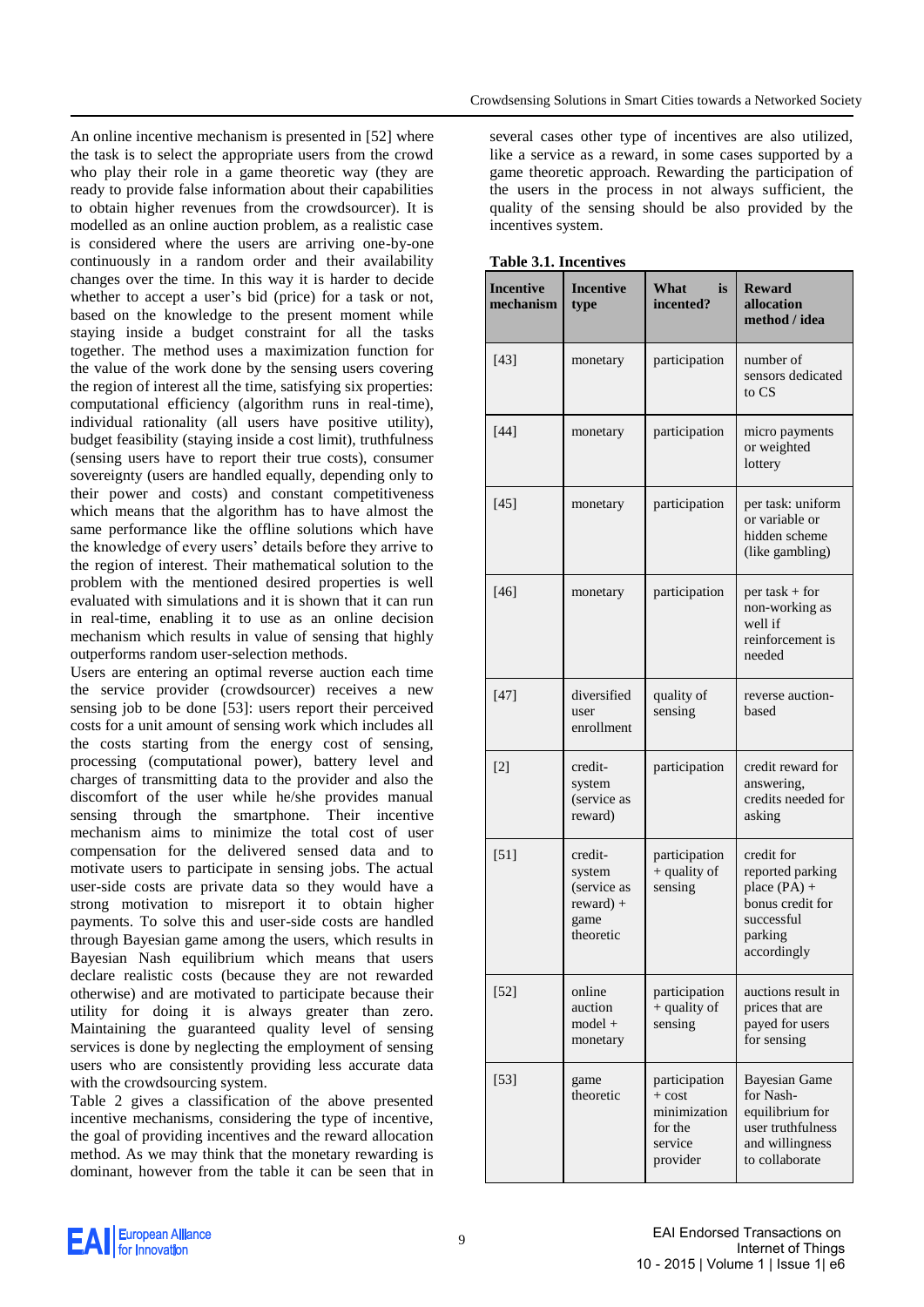# **4. Moving to a horizontal architecture**

Many applications for Smart Cities are developed independently and invites participants on per application basis. In this section we summarize what are the common features in these applications.

We show how these applications are built in a vertical manner today. We also present the most impressive activities and solutions towards more efficient horizontal architectures. These applications can share the participants and the sensed data, as well.

Finally we give an example how current individual applications could be organized in a "single" horizontal system.

#### **4.1 Common features in Smart City applications**

Most of smart mobile devices can provide data from a number of sensors that resemble IMU-like sensors (mIMUs). Typical available sensors include:

- **GPS**
- humidity sensor
- gyroscope
- ambient light sensor **barometer**
- accelerometer magnetometer
- gesture sensor
- proximity sensor • microphone

temperature sensor

• camera (images, video)

Nevertheless, there are other data sources that can be considered as sensors, like the social feeds [\[54\],](#page-14-1) [\[55\].](#page-14-2) Such feeds like Twitter or Facebook posts are the most beneficial when many people recognize something important for the society, especially when correlating with other data sources. E.g., the change of taste of water and pressure in the water pipelines indicates that some dust already entered the water system.

Not all devices have all the sensors, most devices only contain a subset of the above, while there are some highend devices that contain all of them. However, the basic tuple of GPS +  $accelerometer$  + magnetometer are generally available, thus they can provide basic location and movement information. All device makers provide APIs and SDKs through which the sensor data can be read and gathered programmatically in a custom application. Several application examples were presented for the major application areas in smart cities in Section 2.

**Table 4.1** collects the main types of these applications and their impact on people's life. The solutions were first classified based on the type of data sources they use, as this feature heavily affects the energy consumption of the devices and the completeness of the crowd's database. Further classification aspects were the periodicity of data access and the way how members of the crowd provide information. The place of the computation is in the majority of the cases at a central server. There are also cases when the users preprocess the data, reducing the data transfer overhead, which is not negligible when involving large number of users.

In spite of the various available data sources only a limited set is used today. Beyond manual reports, mostly accelerometer and GPS data are popular, which are really the basic information sources. The data report is typically done via periodic reports or pushed occasionally. Roughly half of the examples are opportunistic or participatory; meanwhile the computation is done on the server side; and the individuals and society benefit from the information provided by these applications.

#### **4.2 Architectures**

Most of the solutions available today are based on the vertical principle. That is, today's solutions typically answer particular questions for one service provider focusing on a given use case and service upon this use case. As a result, many aspects of the vertical solution rely on application-specific or proprietary solutions. This limits the widespreadness of the services in case of the tiniest difference in the vertical silo if a service provider would like to move to a new market. New solutions might be needed if a new market is targeted or new sensors / devices are introduced. This vertical concept is illustrated in Figure 4.1a.

Early platforms like mCrowd [\[56\]](#page-14-3) already provides possibility to share questions (tasks) with other user connected to the app and rely the answers on the community or even by artificial intelligence connected to the task distribution proxy of the system. In [\[57\],](#page-14-4) a framework is proposed for recruitment in participatory sensing, especially interesting to organize campaigns, qualify the collected data/replies and review the progress.

There are platforms giving a complete framework for crowdsensing applications. Medusa [\[58\]](#page-14-5) provides abstractions and programming framework to build crowdsensing tasks, which are distributed among smartphones and the cloud. To prove Medusa's generality, authors have implemented ten different usecases working with cameras, accelerometers, GPS, audio and network sensors. McSense [\[59\]](#page-14-6) provides a distributed architecture complementing Medusa in a sense to exploit information about the potential users of the app and their mobile execution context (e.g., processing power, battery, level, and so on).

Based on the above platforms and the great similarities of the major smart city use cases summarized in Table 4.1, one can imagine that a new horizontal principle and architecture could merge and connect various crowdsensing jobs at the same time. That is, all job requests, volunteers to collect data to answer the question and an interface for the results. That is, transition towards

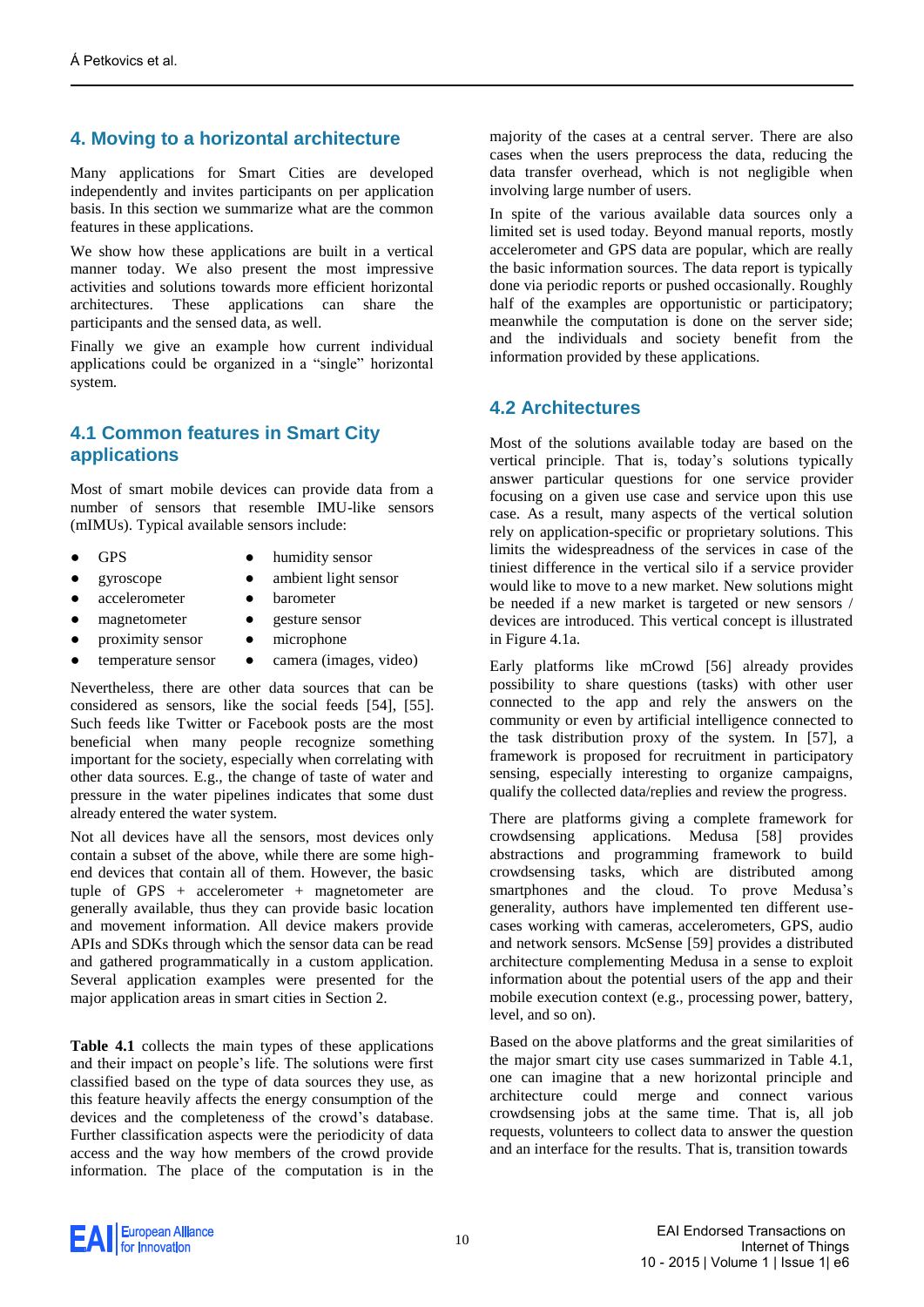|                                  | <b>Referenced Solution</b>                                                | Type of sensor / data<br>source                              | Data access<br>paradigm | Participatory<br>$\prime$<br>Opportunistic | <b>Place</b><br>of<br>computation | <b>Direct</b><br>benefit          |
|----------------------------------|---------------------------------------------------------------------------|--------------------------------------------------------------|-------------------------|--------------------------------------------|-----------------------------------|-----------------------------------|
| Sharing<br>Systems<br>Bike       | <b>BSS</b> Singapore [10]                                                 | <b>GPS</b>                                                   | periodic                | n/a                                        | server                            | private<br>company                |
|                                  | <b>BSS</b> Redistribution<br>[11]                                         | <b>GPS</b>                                                   | periodic                | n/a                                        | server                            | individual,<br>private<br>company |
|                                  | <b>Improving Public</b><br><b>Transport Through</b><br>Crowdsourcing [12] | GPS, accelerometer                                           | periodic                | opportunistic                              | server                            | individual/<br>community          |
|                                  | Event Detection in Public<br>Transit Tracking [13]                        | accelerometer, Wi-Fi                                         | periodic                | opportunistic                              | server                            | Community                         |
|                                  | Istanbul in motion [14]                                                   | <b>GPS</b>                                                   | periodic                | opportunistic                              | server                            | individual,<br>society            |
|                                  | Tranquilien [15]                                                          | n/a                                                          | push                    | participatory                              | server                            | Individual                        |
|                                  | Moovit [16]                                                               | <b>GPS</b>                                                   | push                    | participatory                              | server                            | individual,<br>community          |
| Transport tracking               | Tiramisu [17]                                                             | <b>GPS</b>                                                   | push                    | participatory                              | server                            | individual,<br>community          |
|                                  | <b>Surface Street Traffic</b><br>Estimation [18]                          | <b>GPS</b>                                                   | periodic                | opportunistic                              | server                            | Individual                        |
|                                  | Nericell [19]                                                             | microphone,<br>accelerometer                                 | stream                  | opportunistic                              | server                            | Individual                        |
|                                  | VTrack [21]                                                               | GPS, WLAN                                                    | periodic                | opportunistic                              | server                            | Individual                        |
|                                  | GreenGPS [22]                                                             | <b>GPS</b>                                                   | periodic                | participatory                              | server                            | Individual                        |
|                                  | <b>Waze</b> [20]                                                          | <b>GPS</b>                                                   | push                    | participatory                              | server                            | individual,<br>community          |
| Urban mapping                    | Streetbump [25]                                                           | GPS, accelerometer                                           | periodic                | opportunistic                              | server                            | individual,<br>community          |
|                                  | $Map++[26]$                                                               | accelerometer, gyroscope,<br>magnetometer, RSSI              | periodic                | opportunistic                              | server                            | individual,<br>community          |
|                                  | Citysourced [27]                                                          | GPS, camera                                                  | push                    | participatory                              | server                            | individual,<br>community          |
|                                  | FixMyStreet [29]                                                          | reports                                                      | push                    | participatory                              | server                            | individual,<br>community          |
|                                  | Hegyvidek [30]                                                            | reports                                                      | push                    | participatory                              | server                            | community                         |
|                                  | Cyclopath [31]                                                            | reports                                                      | push                    | participatory                              | server                            | individual,<br>community          |
|                                  | AlertID [35]                                                              | reports+ weather services,<br>crime databases                | push                    | participatory                              | $user + data$<br>providers        | community                         |
| Public safety                    | HelpyNet [36]                                                             | report                                                       | push                    | participatory                              | user itself                       | small<br>community                |
|                                  | eVACUATE [36]                                                             | reports, localization,<br>accelerometer + sensor<br>networks | $push +$<br>periodic    | participatory +<br>opportunistic           | server                            | community                         |
|                                  | INSIGHT [39]                                                              | diverse sensors<br>+reports+sensor networks                  | $push +$<br>periodic    | participatory +<br>opportunistic           | server                            | community                         |
|                                  | SafeCity [40]                                                             | reports + sensor networks                                    | $push +$<br>periodic    | participatory                              | user itself                       | community                         |
|                                  | iMAP [41]                                                                 | <b>GPS</b>                                                   | periodic                | participatory                              | server                            | Society                           |
| monitoring<br>Environ-<br>mental | The Mahali project [42]                                                   | <b>WLAN</b>                                                  | poll                    | opportunistic                              | server                            | society                           |

**Table 4.1**: Major characteristics of crowd sensing application areas and reference solutions

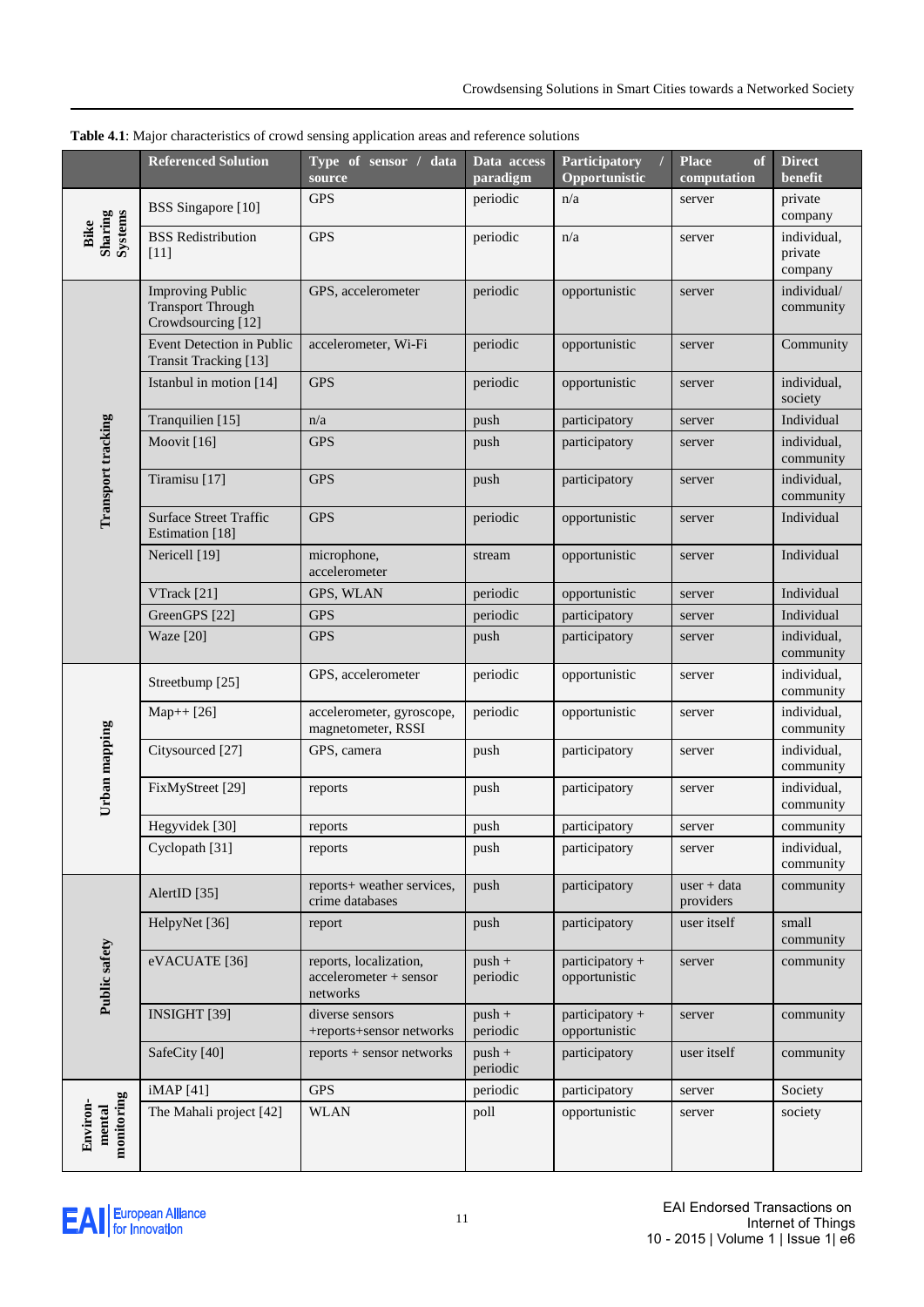





a) vertical b) horizontal



a more flexible architecture focuses on a multi-purpose solution adopting open or standard solutions where it is not business-critical to use the proprietary solutions. However, even proprietary solutions might be limited to the service exposure phase and the rest of the analytics, distribution, storage and collection of data could be hosted in a cloud-based architecture as illustrated in Figure 4.1b.

For example, projects like e-LICO [\[60\]](#page-14-7) have already proposed solutions supporting analysis workflows in such a horizontal environment, and provide general-purpose and application-specific services and related toolkits. One of the first large-scale real-world experiments covering the entire horizontal spectrum is the ParticipAct Living Lab testbed [\[61\].](#page-14-8) This is an ongoing experiment at the University of Bologna involving 300 students for one year in crowdsensing campaigns that can passively access smartphone sensors and also require active user collaboration.

Within such horizontal systems, it would be much easier for people to join initiatives for the good, social community or simply business solutions of their personal interest. The differences between the vertical and horizontal solutions could be well summarized similarly to the foreseen evolution from the traditional M2M principle towards the IoT principle [\[62\]](#page-14-9) as shown in Table 4.2 [\[63\].](#page-14-10)

## 4.3 Transformation of application into horizontal solutions

In order to illustrate the strength of the horizontal solutions, let us introduce an example of the transport tracking application areas containing most of the methods developed individually. Realization of horizontal

solutions needs more than the above technical functionalities.

|  |  | <b>Table 4.2:</b> Vertical vs. horizontal solutions [63] |  |  |
|--|--|----------------------------------------------------------|--|--|
|--|--|----------------------------------------------------------|--|--|

| Aspect                              | <b>Vertical solutions</b>             | <b>Horizontal solutions</b>                 |  |
|-------------------------------------|---------------------------------------|---------------------------------------------|--|
| <b>Applications</b><br>and services | Single application -<br>single device | Multiple applications -<br>multiple devices |  |
|                                     | Communication and<br>device centric   | Information and service<br>centric          |  |
|                                     | Closed business<br>operations         | Open market place                           |  |
| <b>Business</b>                     | Use case driven                       | Participatory community<br>driven           |  |
|                                     | Vertical system<br>solution approach  | Horizontal enabler approach                 |  |
| Technology                          | Specialized / generic<br>devices      | Generic devices                             |  |
|                                     | De facto and<br>proprietary           | Standards and open source                   |  |
|                                     | Closed data formats                   | Open API                                    |  |

An important additional function is the service broker. It is responsible to agree with the participants about:

- Which sensor data or information is shared
- In what format and how often the data is reported
- With whom to share the data
- What incentive(s) the participants get

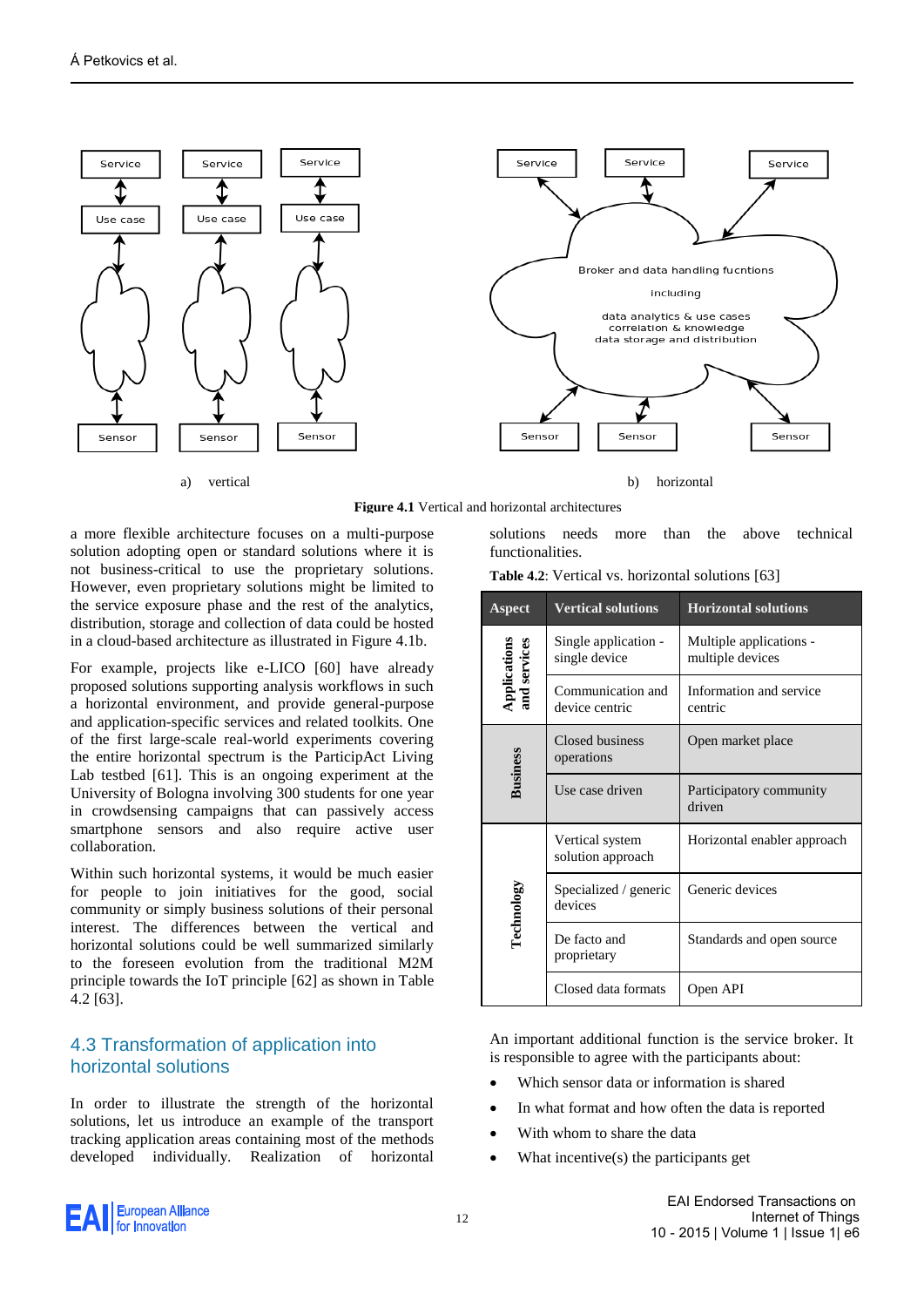Using the broker, the participants can contribute to a much larger eco-system or limit their activity to a given service, which makes much comfortable to join a crowdsensing community. Meanwhile it provides complete control of the participants' data asset. The compound of the transport tracking use cases is illustrated in Figure 4.2.

As mentioned above, the most important functionalities in a horizontal system are the broker and related data handling functionalities. These are highlighted in Figure 4.2 with light grey boxes. The data handling functionalities include i) the data storage; and ii) the use case related correlations & analytics of the different data sources. The data sources are highlighted with dark grey boxes in Figure 4.2.

The users/participants of the horizontal system are in connection with the broker and their corresponding data sources are reported towards the data handling function. With the control of the broker function, the data handling function forwards the processed data towards the applications presented in the top of Figure 4.2. According to the functionality, there are two main types of connections between the elements of the horizontal system. The dashed lines represent the logical connections, e.g., about the negotiations between the users and the broker; and between the broker and the data handling functions.



**Figure 4.2.** Illustrating transport tracking use cases in a single horizontal architecture

The single-ended solid lines represent the sensed data flows from the users' sensors towards the data handling function.

The double-ended solid lines represent the preprocessed data flows and the mediations of broker functionalities towards the services on the top of the architecture.

As you can see, in such a horizontal architecture all presented applications can be efficiently connected together in a single system. This system can greatly improve the quality of the individual application via the involvement of much more wide basis of possible participants for crowd sensing applications and services.

Similar framework can be defined for the most applications by the strong cooperation of partners of the cities including the municipalities, the citizens, the utilities and private companies, as well. Thereby, smart operation of cities could be provided for the happiness of the entire community.

#### **CONCLUSION**

In this paper we gave an insight into the applications of crowdsensing in Smart City-related use-cases like public transport tracking and urban mapping. Public safety and environmental monitoring are new areas and also promising examples of crowdsensing applications. We proposed a way forward in the field by transforming the vertical silos of today containing separated solutions in different domains into a horizontal architecture. The proposed ecosystem enables fruitful interaction between crowdsensing entities and supports the networked society.

#### **Acknowledgements.**

We are thankful to Ericsson Hungary for funding this research.

#### **References**

- <span id="page-12-0"></span>[1] Search for Extraterrestrial Intelligence (SETI), crowdsourcing<br>community, Online: http://setiathome.ssl.berkeley.edu/, Online: http://setiathome.ssl.berkeley.edu/ accessed: 8/15/2015.
- <span id="page-12-1"></span>[2] Gaonkar, S., et al. (2008) "Micro-blog: sharing and querying content through mobile phones and social participation. *Proceedings of the 6th international conference on Mobile systems, applications, and services*. ACM.
- <span id="page-12-2"></span>[3] Omokaro, O. and Payton, J (2014). "FlySensing: A case for<br>crowdsensing in the air." Pervasive Computing and crowdsensing in the air." *Pervasive Computing and Communications Workshops (PERCOM Workshops), IEEE International Conference on*. IEEE.
- <span id="page-12-3"></span>[4] Ganti, R. K., Ye, F., and Lei, H. (2011). Mobile crowdsensing: current state and future challenges. *Communications Magazine, IEEE*, *49*(11), 32-39.
- <span id="page-12-4"></span>[5] Erickson, T (2010) Geocentric Crowdsourcing and Smarter Cities: Enabling Urban Intelligence in Cities and Regions, position paper for the 1st International workshop on ubiquitous crowdsourcing (Copenhagen: UbiComp '10, September 26-29, 2010).
- <span id="page-12-5"></span>[6] Goldman, J., Shilton, K., Burke, J., Estrin, D., Hansen, M., Ramanathan, N. and West, R. (2009). Participatory Sensing: A citizen-powered approach to illuminating the patterns that shape our world. *Foresight & Governance Project, White Paper*, 1-15.
- <span id="page-12-6"></span>[7] United Nations, (2014) World Urbanization Prospects: The 2014 Revision, Online, accessed: 7/11/2015, available: http://esa.un.org/unpd/wup/Highlights/WUP2014-Highlights.pdf

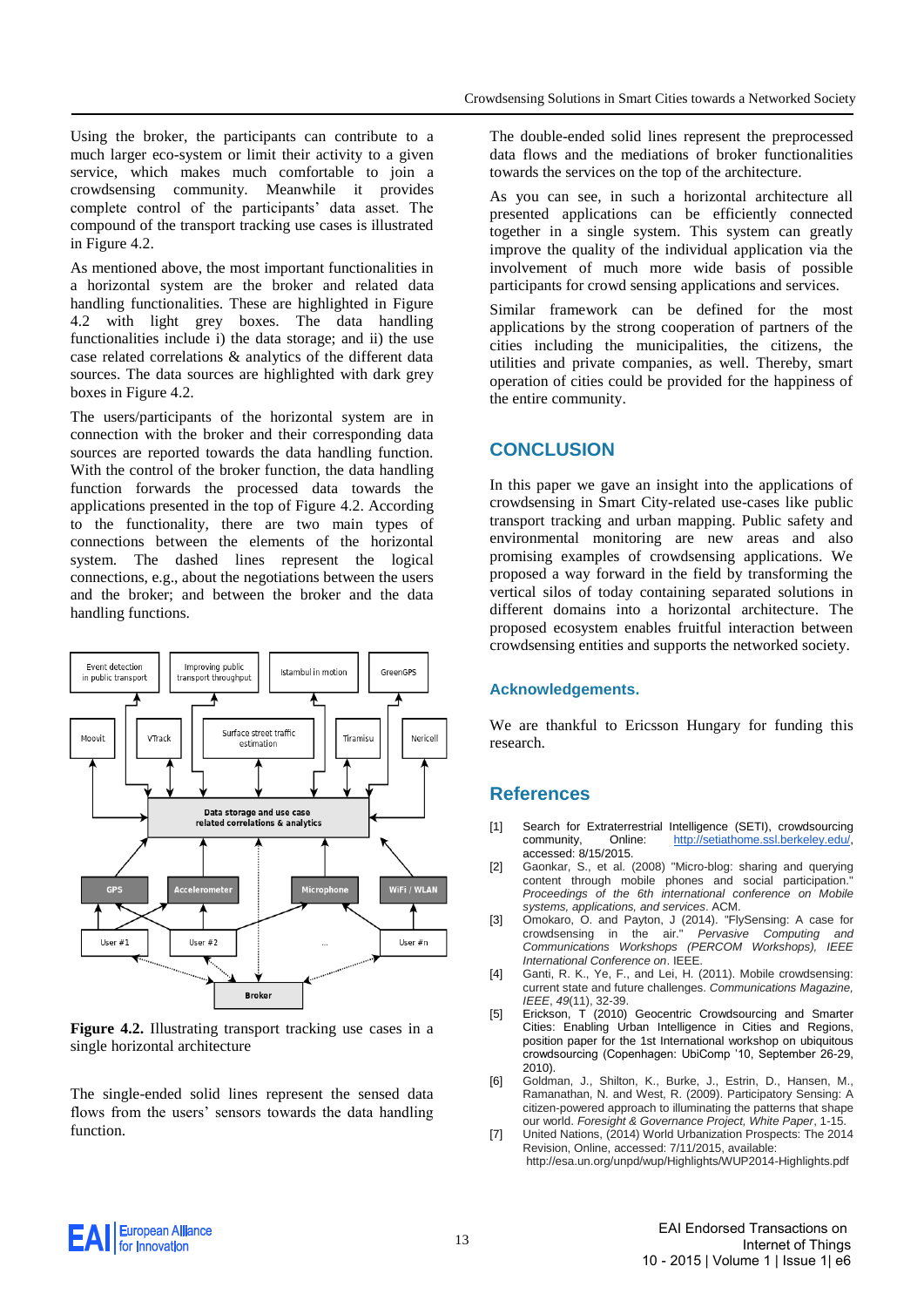- <span id="page-13-0"></span>[8] Schuurman, D., Baccarne, B., De Marez, L., & Mechant, P. (2012). Smart ideas for smart cities: investigating crowdsourcing for generating and selecting ideas for ICT innovation in a city context. *Journal of theoretical and applied electronic commerce research*, *7*(3), 49-62.
- <span id="page-13-1"></span>[9] M. Presser, L. Vestergaard, S. Ganea (2014) Smart City Use Cases and Requirements, *CityPulse Project Deliverable D2.1*, May 2014
- <span id="page-13-2"></span>[10] Shu, J., Chou, M., Liu, Q., Teo, C. P., & Wang, I. L. (2010). Bicycle-sharing system: deployment, utilization and the value of re-distribution. *National University of Singapore-NUS Business School, Singapore*.
- <span id="page-13-3"></span>[11] Fricker, C., & Gast, N. (2014). Incentives and redistribution in homogeneous bike-sharing systems with stations of finite capacity. *EURO Journal on Transportation and Logistics*, 1-31.
- <span id="page-13-4"></span>[12] Vemula, A., Patil, N., Paharia, V., Bansal, A., Chaudhary, M. Aggarwal, N. and Raman, B. (2015) Improving Public Transportation Through Crowd-Sourcing.
- <span id="page-13-5"></span>[13] Petkovics, Á. and Farkas, K. (2014, July). Efficient event detection in public transport tracking. In *Telecommunications and Multimedia (TEMU), 2014 International Conference on* (pp. 74-79). IEEE.
- <span id="page-13-6"></span>[14] "Guide to Smart Cities", The opportunity for mobile operators, *GSMA report*, February 2013
- <span id="page-13-7"></span>[15] Tranquilien, mobile application, online: http://www.tranquilien.com, accessed: 7/15/2015
- <span id="page-13-8"></span>[16] Moovit, mobile application, online: http://www.moovitapp.com/, accessed 7/18/2015
- <span id="page-13-9"></span>[17] Tiramisu, the real-time bus tracker, http://www.tiramisutransit.com/, accessed 8/15/2015
- <span id="page-13-10"></span>[18] Yoon, J., Noble, B., & Liu, M. (2007, June). Surface street traffic estimation. In*Proceedings of the 5th international conference on Mobile systems, applications and services* (pp. 220-232). ACM.
- <span id="page-13-11"></span>[19] Mohan, P., Padmanabhan, V. N. and Ramjee, R. (2008, November). Nericell: rich monitoring of road and traffic conditions using mobile smartphones. In *Proceedings of the 6th ACM conference on Embedded network sensor systems* (pp.
- <span id="page-13-12"></span>323-336). ACM. [20] Waze, crowdsensing application, online: [https://www.waze.com/,](https://www.waze.com/) accessed: 8/14/2015
- <span id="page-13-13"></span>[21] Thiagarajan, A., Ravindranath, L., LaCurts, K., Madden, S., Balakrishnan, H., Toledo, S., & Eriksson, J. (2009, November). VTrack: accurate, energy-aware road traffic delay estimation using mobile phones. In *Proceedings of the 7th ACM Conference on Embedded Networked Sensor Systems* (pp. 85- 98). ACM.
- <span id="page-13-14"></span>[22] Ganti, R. K., Pham, N., Ahmadi, H., Nangia, S., & Abdelzaher, T. F. (2010, June). GreenGPS: a participatory sensing fuelefficient maps application. In*Proceedings of the 8th international conference on Mobile systems, applications, and services* (pp. 151-164). ACM.
- <span id="page-13-15"></span>[23] Karagiannis, G., Altintas, O., Ekici, E., Heijenk, G., Jarupan, B., Lin, K., & Weil, T. (2011). Vehicular networking: A survey and tutorial on requirements, architectures, challenges, standards and solutions. *Communications Surveys & Tutorials, IEEE*, *13*(4), 584-616..
- <span id="page-13-16"></span>[24] Varga, N., Bokor, L., & Fischer, H. J. (2015, June). LDM-based dynamic network discovery and selection for IPv6 mobility management optimization in C-ITS environments. In *Models and Technologies for Intelligent Transportation Systems (MT-ITS), 2015 International Conference on* (pp. 483-490). IEEE.
- <span id="page-13-17"></span>[25] Schwartz A. (2012) Street Bump: An App That Automatically Tells The City When You Drive Over Potholes, *Fast Company,* online: [http://www.fastcoexist.com/1679322/street-bump-a](http://www.fastcoexist.com/1679322/street-bump-a-smartphone-app-automatically-tells-the-city-when-you-drive-over-potholes)[smartphone-app-automatically-tells-the-city-when-you-drive](http://www.fastcoexist.com/1679322/street-bump-a-smartphone-app-automatically-tells-the-city-when-you-drive-over-potholes)[over-potholes,](http://www.fastcoexist.com/1679322/street-bump-a-smartphone-app-automatically-tells-the-city-when-you-drive-over-potholes) accessed: 9/23/2014
- <span id="page-13-18"></span>[26] Aly, H., Basalamah, A., & Youssef, M. (2014, June). Map++: A crowd-sensing system for automatic map semantics identification. In *Sensing, Communication, and Networking (SECON), 2014 Eleventh Annual IEEE International Conference on* (pp. 546-554). IEEE.
- <span id="page-13-19"></span>[27] CitySourced, Mobilizing Civic Engagement, online: http://www.citysourced.com
- <span id="page-13-20"></span>[28] DeMeritt M. and Writer E.: Simplifying Citizen Reporting, online: [http://www.esri.com/news/ArcUser/0111/files/citysourced.pdf,](http://www.esri.com/news/ArcUser/0111/files/citysourced.pdf)  Accessed 10/5/2014.
- <span id="page-13-21"></span>[29] FixMyStreet mobile application, online: [http://fixmystreet.org/,](http://fixmystreet.org/)  accessed: 9/9/2015
- <span id="page-13-22"></span>[30] "Okostelefonos hibabajelentő a Hegyvidéken", online: [http://www.hegyvidek.hu/hirek/okostelefonos,](http://www.hegyvidek.hu/hirek/okostelefonos) accessed: 9/15/2014
- <span id="page-13-23"></span>[31] Panciera, K. (2011) User lifecycles in cyclopath: a survey of users., *Proceedings of the 2011 iConference*. ACM.
- <span id="page-13-24"></span>[32] Goncalves, A., Silva, C., Morreale, P., & Bonafide, J. (2014, March). Crowdsourcing for public safety. In *Systems Conference (SysCon), 2014 8th Annual IEEE* (pp. 50-56). IEEE.
- <span id="page-13-25"></span>[33] Shah, S., Bao, F., Lu, C. T., and Chen, I. R. (2011, November). Crowdsafe: crowd sourcing of crime incidents and safe routing on mobile devices. In*Proceedings of the 19th ACM SIGSPATIAL International Conference on Advances in Geographic Information Systems* (pp. 521-524). ACM.
- <span id="page-13-26"></span>[34] Gao, H., Barbier, G., and Goolsby, R. (2011). Harnessing the crowdsourcing power of social media for disaster relief. *IEEE Intelligent Systems*, (3), 10-14.
- <span id="page-13-27"></span>[35] AlertID: making people live safely, mobile application, online: [www.alertid.com,](http://www.alertid.com/) accessed: 10/2/2014
- <span id="page-13-45"></span><span id="page-13-28"></span>[36] HelpyNet mobile application, online: [www.helpynet.com,](http://www.helpynet.com/) accessed: 9/23/2014
- <span id="page-13-29"></span>[37] Radianti, J., Dugdale, J., Gonzalez, J. J., and Granmo, O. C. (2014). Smartphone sensing platform for emergency management. *arXiv preprint arXiv:1406.3848*.
- <span id="page-13-30"></span>[38] eVACUATE FP7 project, European Comissio[n,](http://www.evacuate.eu/) [http://www.evacuate.eu/,](http://www.evacuate.eu/) accessed: 7/22/2014
- <span id="page-13-31"></span>[39] INSIGHT: Intelligent Synthesis and Real-time Response using Massive Streaming of Heterogeneous Data, EU project, online: [http://www.insight-ict.eu/,](online:%20http://www.insight-ict.eu/) accessed: 7/22/2014
- <span id="page-13-32"></span>[40] Safe City project (EU): online: [http://www.safecity-project.eu/,](http://www.safecity-project.eu/) accessed: 7/22/2014
- <span id="page-13-33"></span>[41] Demirbas, M., Rudra, C., Rudra, A., and Bayir, M. A. (2009, March). Imap: Indirect measurement of air pollution with cellphones. In *Pervasive Computing and Communications, 2009. PerCom 2009. IEEE International Conference on* (pp. 1- 6). IEEE.
- <span id="page-13-34"></span>[42] Pankratius, V., Lind, F., Coster, A., Erickson, P. and Semeter, J. (2014). Mobile crowd sensing in space weather monitoring: the mahali project. *Communications Magazine, IEEE*, *52*(8), 22-28.
- <span id="page-13-35"></span>[43] Haderer, N., Rouvoy, R., and Seinturier, L. (2013, March). A preliminary investigation of user incentives to leverage crowdsensing activities. In *Pervasive Computing and Communications Workshops (PERCOM Workshops), 2013 IEEE International Conference on* (pp. 199-204). IEEE.
- <span id="page-13-36"></span>Rula, J. P., Navda, V., Bustamante, F. E., Bhagwan, R., and Guha, S. (2014, February). No one-size fits all: Towards a principled approach for incentives in mobile crowdsourcing. In *Proceedings of the 15th Workshop on Mobile Computing Systems and Applications* (p. 3). ACM.
- <span id="page-13-37"></span>[45] Musthag, M., Raij, A., Ganesan, D., Kumar, S., & Shiffman, S. (2011, September). Exploring micro-incentive strategies for participant compensation in high-burden studies. In *Proceedings of the 13th international conference on Ubiquitous computing* (pp. 435-444). ACM.
- <span id="page-13-38"></span>[46] Sun, J. (2013, December). An incentive scheme based on heterogeneous belief values for crowd sensing in mobile social networks. In *Global Communications Conference (GLOBECOM), 2013 IEEE* (pp. 1717-1722). IEEE.
- <span id="page-13-39"></span>[47] Jaimes, L. G., Vergara-Laurens, I., & Chakeri, A. (2014, March). SPREAD, a crowd sensing incentive mechanism to acquire better representative samples. In *Pervasive Computing and Communications Workshops (PERCOM Workshops), 2014 IEEE International Conference on* (pp. 92-97). IEEE.
- <span id="page-13-40"></span>[48] Sun, J. (2013). Incentive mechanisms for mobile crowd sensing: Current states and challenges of work. *arXiv preprint*
- <span id="page-13-41"></span>*arXiv:1310.8364*. [49] Vickrey, W. (1961) Counterspeculation, Auctions and Competitive Sealed Tenders, *Journal of Finance*, vol. 16, pp. 8- 37
- <span id="page-13-42"></span>[50] Groves, T. (1973) Incentives in Teams, Econometrica, vol. 41, pp. 617-631
- <span id="page-13-43"></span>[51] Hoh, B., Yan, T., Ganesan, D., Tracton, K., Iwuchukwu, T., & Lee, J. S. (2012, September). TruCentive: A game-theoretic incentive platform for trustworthy mobile crowdsourcing parking services. In *Intelligent Transportation Systems (ITSC), 2012 15th International IEEE Conference on* (pp. 160-166). IEEE.
- <span id="page-13-44"></span>[52] Zhao, D., Li, X. Y., & Ma, H. (2014, April). How to crowdsource tasks truthfully without sacrificing utility: Online incentive mechanisms with budget constraint. In *INFOCOM, 2014 Proceedings IEEE* (pp. 1213-1221). IEEE.